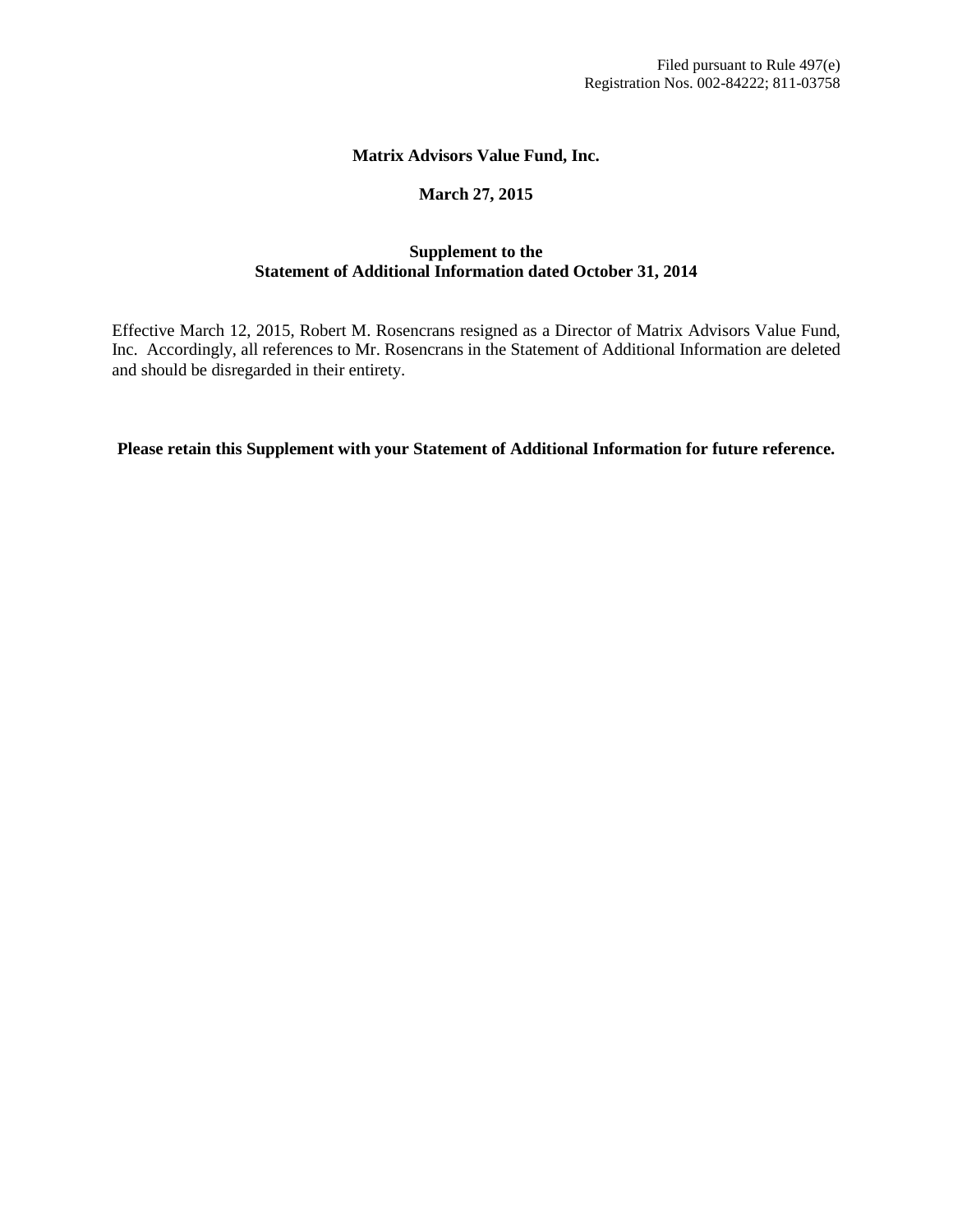## **MATRIX ADVISORS VALUE FUND, INC. 747 Third Avenue, 31st Floor New York, New York 10017**

# **TICKER: MAVFX**

## **STATEMENT OF ADDITIONAL INFORMATION October 31, 2014**

This Statement of Additional Information ("SAI") is not a prospectus and it should be read in conjunction with the Prospectus dated October 31, 2014, as amended and supplemented from time to time (the "Prospectus"), of Matrix Advisors Value Fund, Inc. (the "Fund"). This SAI is incorporated into the Prospectus in its entirety. Matrix Asset Advisors, Inc. (the "Advisor") is the investment advisor to the Fund.

The Fund's audited financial statements for its fiscal year ended June 30, 2014 are contained in the Fund's annual report dated June 30, 2014 and are incorporated by reference into this SAI.

To obtain a copy of the Fund's Prospectus and/or the Fund's annual report free of charge, please call 1-866-209-1965.

## **TABLE OF CONTENTS**

|                           | Page |
|---------------------------|------|
|                           |      |
|                           |      |
|                           |      |
|                           |      |
|                           |      |
|                           |      |
| <b>INVESTMENT ADVISOR</b> |      |
|                           |      |
|                           |      |
|                           |      |
|                           |      |
|                           |      |
|                           |      |
|                           |      |
|                           |      |
|                           |      |
|                           |      |
|                           |      |
| FINANCIAL STATEMENTS      |      |
| APPENDIX A                | 33   |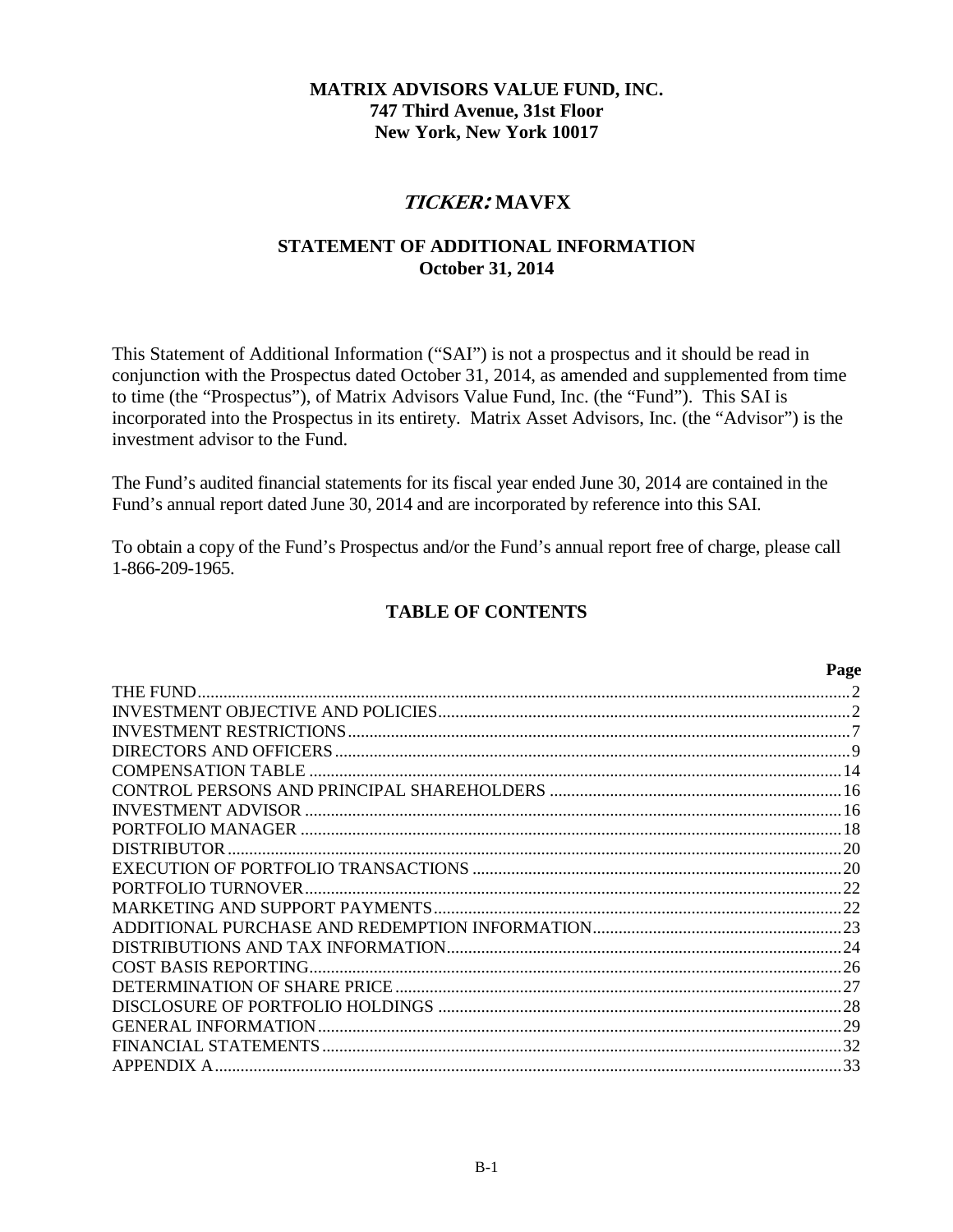#### **THE FUND**

<span id="page-2-0"></span>The Fund is an open-end management investment company organized as a Maryland corporation on May 4, 1983. The Fund is registered with the Securities and Exchange Commission (the "SEC") as a management investment company. Such a registration does not involve supervision of the management or policies of the Fund. Much of the information contained in this SAI expands on subjects discussed in the Prospectus. No investment in shares of the Fund should be made without first reading the Prospectus.

## **INVESTMENT OBJECTIVE AND POLICIES**

<span id="page-2-1"></span>The Fund is a mutual fund with the investment objective of seeking to achieve a total rate of return, which is comprised of capital appreciation and current income. The Fund is diversified. Under applicable federal laws, the diversification of a mutual fund's holdings is measured at the time the Fund purchases a security. However, if the Fund purchases a security and holds it for a period of time, the security may become a larger percentage of the Fund's total assets due to movements in the financial markets. If the market affects several securities held by a Fund, the Fund may have a greater percentage of its assets invested in securities of fewer issuers. Then the Fund is subject to the risk that its performance may be hurt disproportionately by the poor performance of relatively few securities despite the Fund qualifying as a diversified fund under applicable federal laws.

Whenever an investment policy or limitation states a maximum percentage of the Fund's assets that may be invested in any security or other asset, or sets forth a policy regarding quality standards, such standard or percentage limitation will be determined immediately after and as a result of the Fund's acquisition or sale of such security or other asset. Accordingly, except with respect to borrowing and illiquid securities, any subsequent change in values, net assets or other circumstances will not be considered in determining whether the Fund complies with its investment policies and limitations. In addition, if a bankruptcy or other extraordinary event occurs concerning a particular investment by the Fund, the Fund may receive stock, real estate or other investments that the Fund would not, or could not buy. If this happens the Fund would sell such investments as soon as practicable while trying to maximize the return to its shareholders.

The following discussion supplements the discussion of the Fund's investment objective and policies as set forth in the Prospectus. There can be no assurance the objective of the Fund will be attained.

#### **Common Stock**

The Fund invests primarily in common stocks of large-capitalization companies. Common stock represents a proportionate share of the ownership of a company and its value is based on the success of the company's business, any income paid to stockholders, the value of its assets, and general market conditions. In addition to the general market risks described in the Prospectus, investments in common stock are subject to the risk that if a company in which the Fund invests is liquidated, the holders of preferred stock and creditors of that company will be paid in full before any payments are made to the Fund as a holder of common stock. It is possible that all assets of that company will be exhausted before any payments are made to the Fund.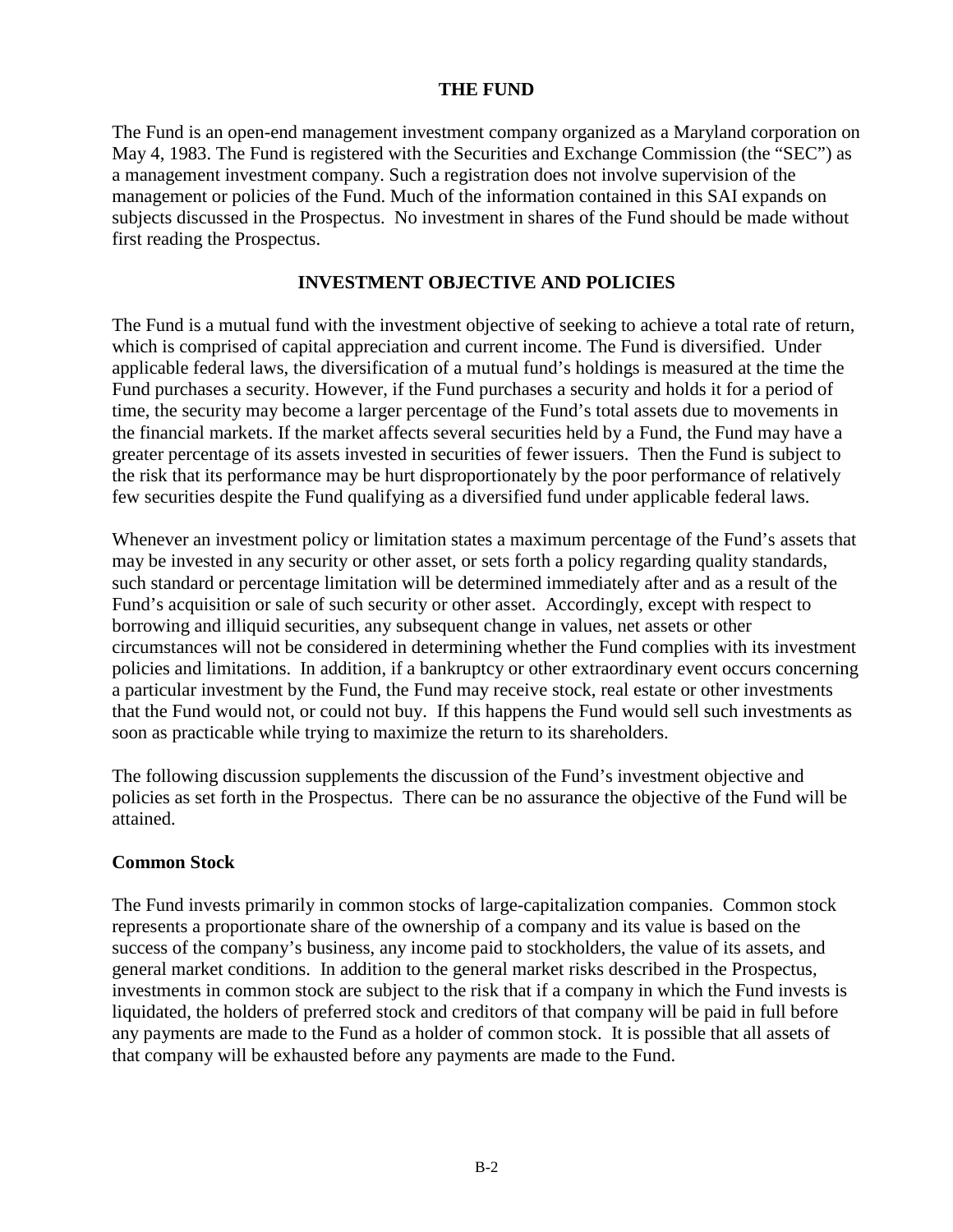# **Preferred Stock**

As a non-principal investment strategy, the Fund may invest in preferred stocks. A preferred stock is a blend of the characteristics of a bond and common stock. It can offer the higher yield of a bond and has priority over common stock in equity ownership, but does not have the seniority of a bond and, unlike common stock, its participation in the issuer's growth may be limited. Preferred stock has preference over common stock in the receipt of dividends and in any residual assets after payment to creditors should the issuer be dissolved. Although the dividend is set at a fixed annual rate, in some circumstances it can be changed or omitted by the issuer.

## **Convertible Securities**

As a non-principal investment strategy, the Fund may invest in convertible securities (bonds, notes, debentures, preferred stock and other securities convertible into common stocks) that may offer higher income than the common stocks into which they are convertible. The convertible securities in which the Fund may invest include fixed-income or zero coupon debt securities, which may be converted or exchanged at a rate or determinable exchange ratio into underlying shares of common stock. Prior to their conversion, convertible securities may have characteristics similar to nonconvertible debt securities. While convertible securities generally offer lower yields than nonconvertible debt securities of similar quality, their prices may reflect changes in the value of the underlying common stock. Convertible securities generally entail less credit risk than the issuer's common stock. In addition to the general market risks described in the Prospectus, the market value of convertible securities is also affected by prevailing interest rates, the credit quality of the issuer and any call provisions.

#### **Investment Companies**

As a non-principal investment strategy, the Fund may invest its assets in shares of other registered investment companies. The Fund's investments in money market mutual funds may be used for cash management purposes and to maintain liquidity in order to satisfy redemption requests or pay unanticipated expenses. The Fund limits its investments in securities issued by other investment companies in accordance with the Investment Company Act of 1940, as amended ("1940 Act"), and consistent with its investment restrictions herein. Section 12(d)(1) of the 1940 Act precludes the Fund from acquiring: (i) more than 3% of the total outstanding shares of another investment company; (ii) shares of another investment company having an aggregate value in excess of 5% of the value of the total assets of the Fund; or (iii) shares of another registered investment company and all other investment companies having an aggregate value in excess of 10% of the value of the total assets of the Fund. However, Section  $12(d)(1)(F)$  of the 1940 Act provides that the provisions of paragraph 12(d) shall not apply to securities purchased or otherwise acquired by the Fund if: (i) immediately after such purchase or acquisition not more than 3% of the total outstanding shares of such investment company is owned by the Fund and all affiliated persons of the Fund; and (ii) the Fund has not offered or sold, and is not proposing to offer or sell its shares through a principal underwriter or otherwise at a public or offering price that includes a sales load of more than 1 1/2%. These restrictions may not apply to the Fund's investments in money market mutual funds, if the Fund's investments fall within the exceptions set forth under the rules and regulations of the 1940 Act.

The Fund's investment in other investment companies may include shares of exchange traded funds (collectively, "ETFs"). An ETF is a fund whose shares are bought and sold on a securities exchange as if it were a single security. ETFs may be structured as investment companies that are registered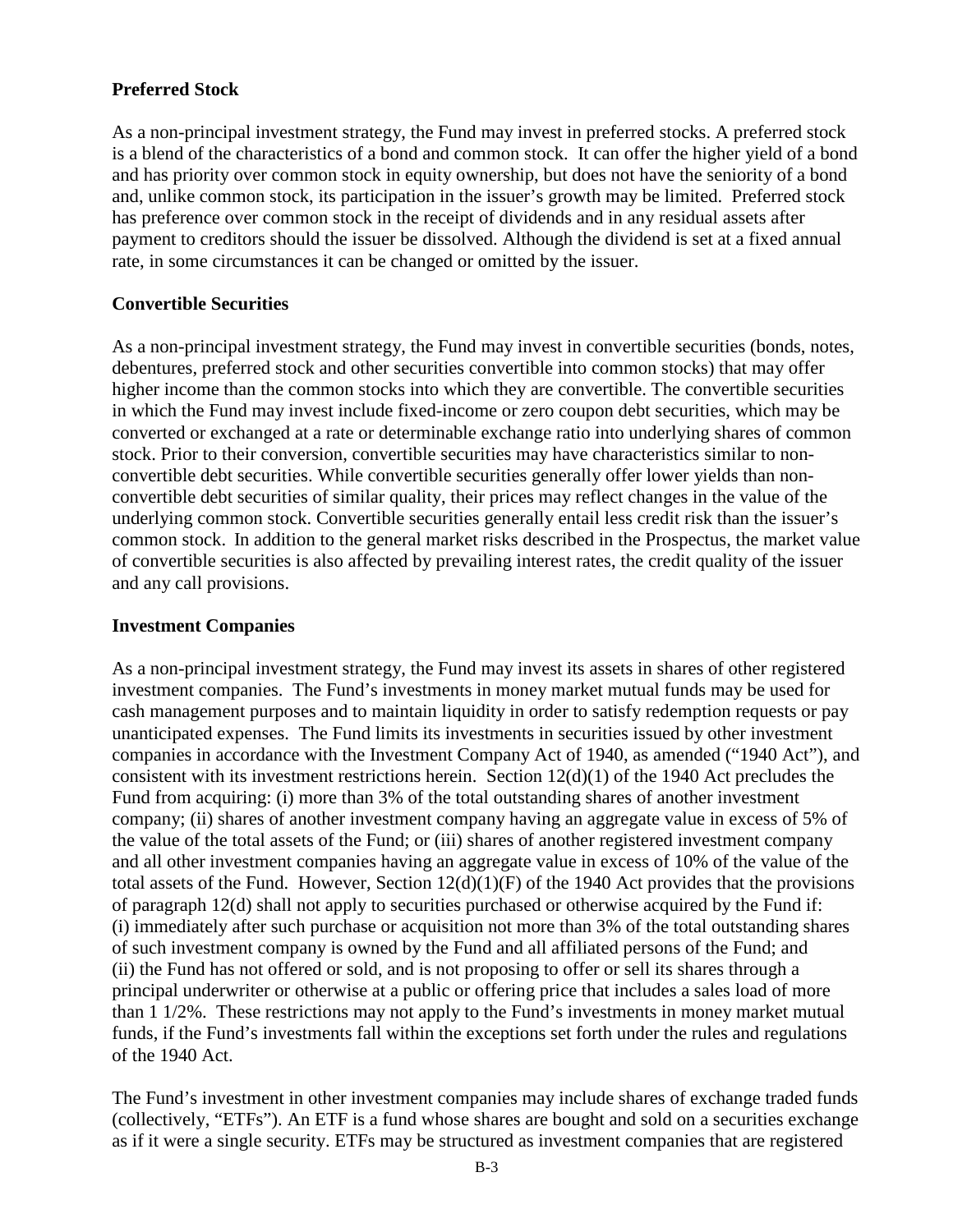under the 1940 Act, typically as open-end funds or unit investment trusts. ETFs may be based on specific domestic and foreign market securities indices or actively-managed by the ETF's investment adviser(s). An "index-based ETF" seeks to provide investment results that match the performance of an index by holding in its portfolio either the contents of the index or a representative sample of the securities in the index. An "enhanced ETF" seeks to provide investment results based on the fund's investment objective without regard to a particular index. In seeking to provide such results, an ETF, and in particular, an enhanced ETF, may engage in short sales of securities included in the underlying index and may invest in derivatives instruments, such as equity index swaps, futures contracts, and options on securities, and stock indices. Alternatively, ETFs may be structured as grantor trusts or other forms of pooled investment vehicles that are not registered or regulated under the 1940 Act. These ETFs typically hold commodities, precious metals, currency or other non-securities investments. ETFs, like mutual funds, have expenses associated with their operation, such as advisory and custody fees. When the Fund invests in an ETF, in addition to directly bearing expenses associated with its own operations, including the brokerage costs associated with the purchase and sale of shares of the ETF, the Fund will bear a pro rata portion of the ETF's expenses. In addition, it may be more costly to own an ETF than to directly own the securities or other investments held by the ETF because of ETF expenses. The risks of owning shares of an ETF generally reflect the risk of owning the underlying securities or other investments held by the ETF, although lack of liquidity in the market for the shares of an ETF could result in the ETF's value being more volatile than the underlying securities or other investments.

If the Fund invests in investment companies, pursuant to Section  $12(d)(1)(F)$ , it must comply with the following voting restrictions: when the Fund exercises voting rights, by proxy or otherwise, with respect to investment companies owned by the Fund, the Fund will either seek instruction from the Fund's shareholders with regard to the voting of all proxies and vote in accordance with such instructions, or vote the shares held by the Fund in the same proportion as the vote of all other holders of such security. In addition, an investment company purchased by the Fund pursuant to Section  $12(d)(1)(F)$  shall not be required to redeem its shares in an amount exceeding 1% of such investment company's total outstanding shares in any period of less than thirty days. In addition to the advisory and operational fees the Fund bears directly in connection with its own operation, the Fund also bears its pro rata portion of the advisory and operational expenses of each other investment company in which it invests.

#### **Foreign Securities**

As a non-principal investment strategy, the Fund may invest up to 10% of its total assets in securities of foreign issuers that are listed and traded on national securities exchanges or traded over-the-counter in the United States, such as American Depositary Receipts ("ADRs"). Other than ADRs, the Fund considers securities traded on U.S. exchanges to be U.S. securities.

**Risks of Investing in Foreign Securities.** Investments in foreign securities involve certain inherent risks, including the following:

*Political and Economic Factors.* Individual foreign economies of certain countries may differ favorably or unfavorably from the U.S. economy in such respects as growth of gross national product, rate of inflation, capital reinvestment, resource self-sufficiency, and diversification and balance of payments position. The internal politics of some foreign countries may not be as stable as those of the United States. Governments in some foreign countries also continue to participate to a significant degree, through ownership interest or regulation, in their respective economies. Action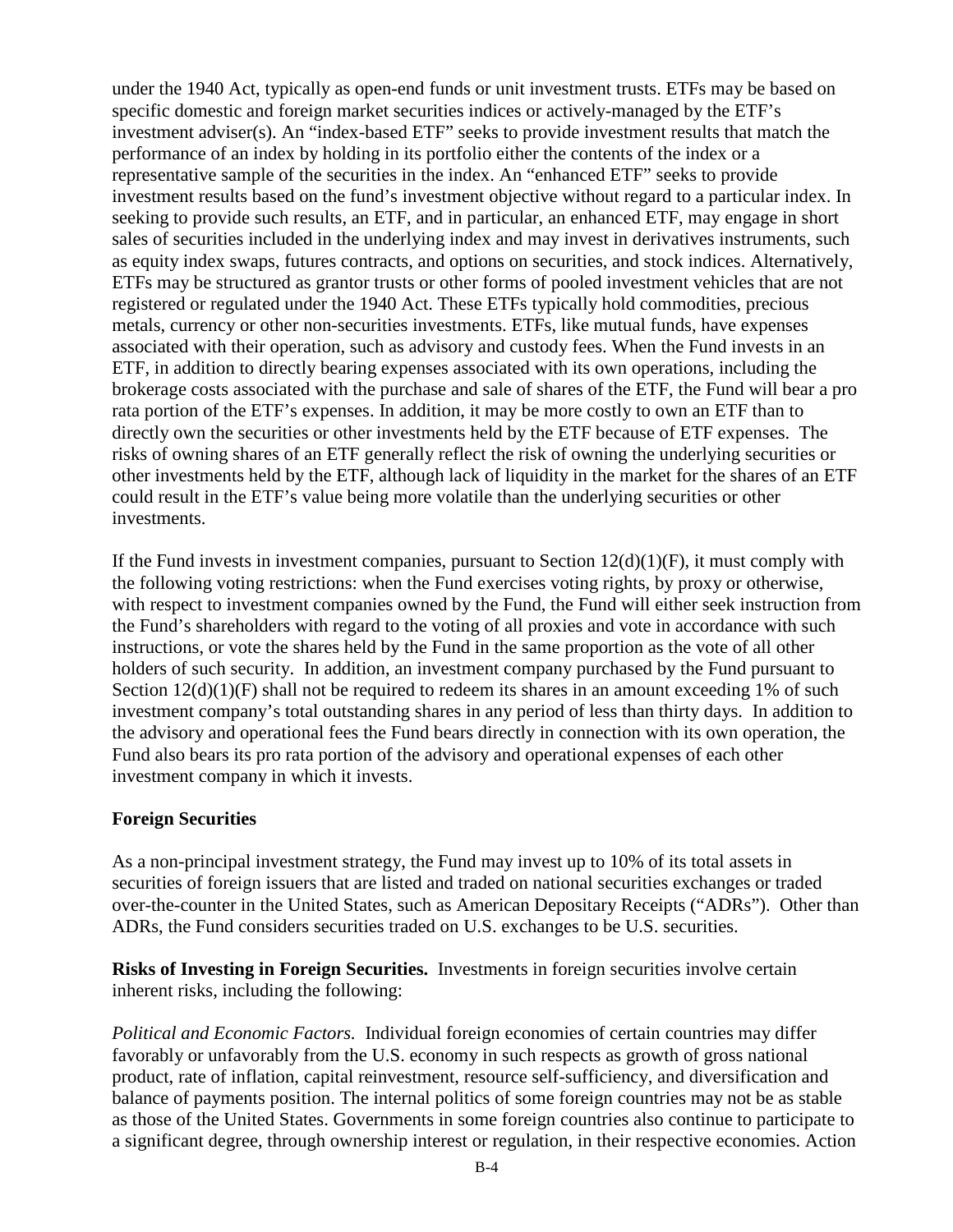by these governments could include restrictions on foreign investment, nationalization, expropriation of goods or imposition of taxes, and could have a significant effect on market prices of securities and payment of interest. The economies of many foreign countries are heavily dependent upon international trade and are affected by the trade policies and economic conditions of their trading partners. If these trading partners enacted protectionist trade legislation, it could have a significant adverse effect upon the securities markets of such countries.

*Currency Fluctuations.* The Fund may invest in securities denominated in foreign currencies. A change in the value of any such currency against the U.S. dollar will result in a corresponding change in the U.S. dollar value of the Fund's assets denominated in that currency. Such changes will also affect the Fund's income. The value of the Fund's assets may also be affected by currency restrictions and exchange control regulations enacted from time to time.

*Market Characteristics.* The Advisor expects that many foreign securities in which the Fund invests will be purchased in over-the-counter markets or on exchanges located in the countries in which the principal offices of the issuers of the various securities are located, if that is the best available market. Foreign exchanges and markets may be more volatile than those in the United States. While growing, they usually have substantially less volume than U.S. markets, and the Fund's foreign securities may be less liquid and more volatile than U.S. securities. Also, settlement practices for transactions in foreign markets may differ from those in United States markets, and may include delays beyond periods customary in the United States. Foreign security trading practices, including those involving securities settlement where Fund assets may be released prior to receipt of payment or securities, may expose the Fund to increased risk in the event of a failed trade or the insolvency of a foreign broker-dealer.

*Legal and Regulatory Matters.* Certain foreign countries may have less supervision of securities markets, brokers and issuers of securities, and less financial information available to issuers, than is available in the United States.

*Taxes.* The interest and dividends payable on some of the Fund's foreign portfolio securities may be subject to foreign withholding taxes, thus reducing the net amount of income available for distribution to Fund shareholders.

*Costs.* To the extent that the Fund invests in foreign securities, its expense ratio is likely to be higher than those of investment companies investing only in domestic securities, since the cost of maintaining the custody of foreign securities is higher.

## **Options on Securities**

As a non-principal investment strategy, the Fund may write (sell) covered call options on its portfolio securities ("covered options") in an attempt to enhance gain, although it has no present intention to do so and may only do so to the extent of up to 5% of its net assets.

When the Fund writes a covered call option, it gives the purchaser of the option the right, upon exercise of the option, to buy the underlying security at the price specified in the option (the "exercise price") at any time during the option period, generally ranging up to nine months. If the option expires unexercised, the Fund will realize income to the extent of the amount received for the option (the "premium"). If the call option is exercised, a decision over which the Fund has no control, the Fund must sell the underlying security to the option holder at the exercise price. By writing a covered option, the Fund forgoes, in exchange for the premium less the commission ("net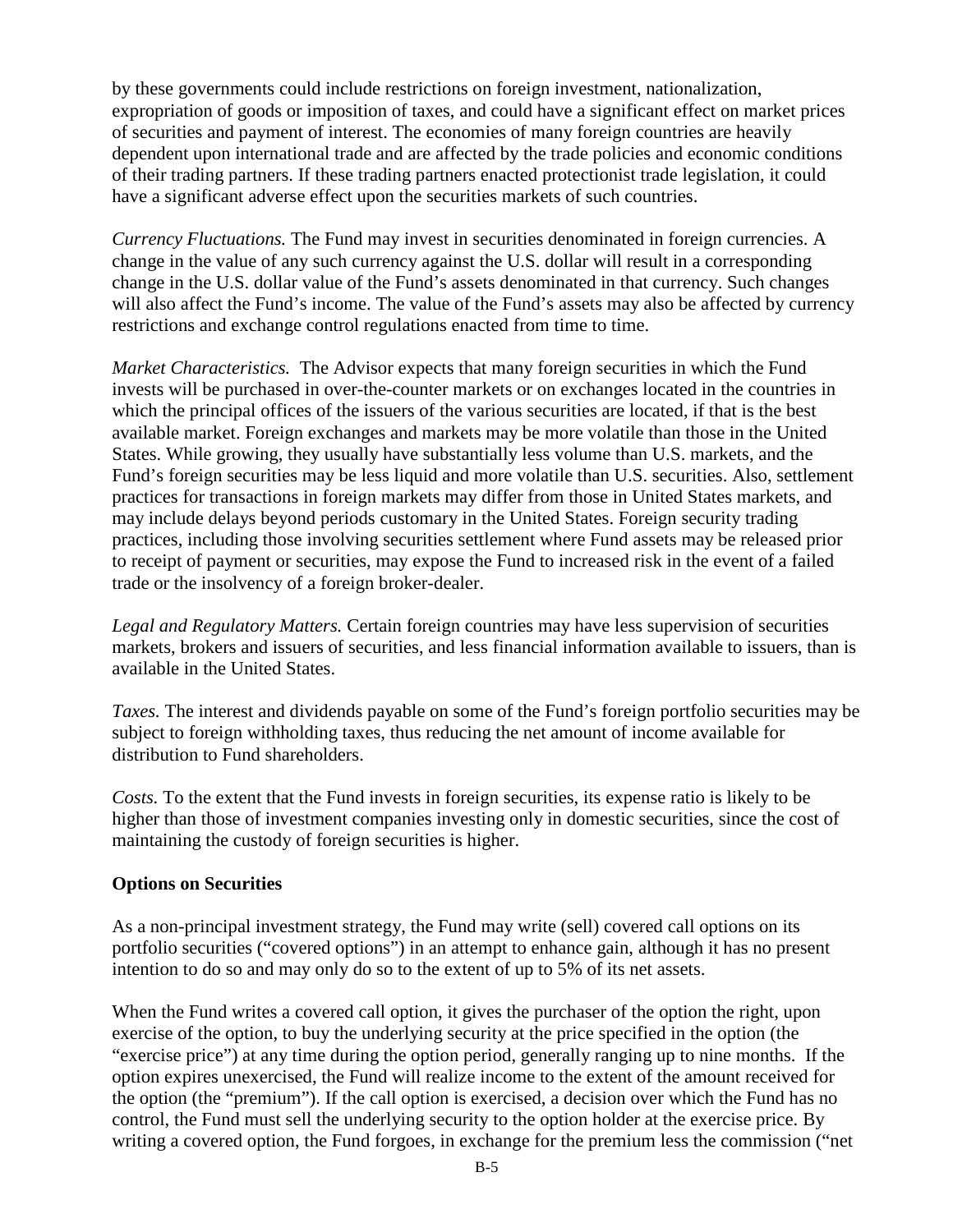premium") the opportunity to profit during the option period from an increase in the market value of the underlying security above the exercise price.

The Fund may terminate its obligation as writer of a call option by purchasing an option with the same exercise price and expiration date as the option previously written. This transaction is called a "closing purchase transaction."

Closing purchase transactions enable the Fund to immediately realize gains or minimize losses on its options positions. There is no assurance that a liquid secondary market on an options exchange will exist for any particular option, or at any particular time, and for some options no secondary market may exist. In addition, stock index prices may be distorted by interruptions in the trading of securities of certain companies or of issuers in certain industries, which could disrupt trading in option positions on such indices and preclude the Fund from closing out its options positions. If the Fund is unable to effect a closing purchase transaction with respect to options it has written, it will not be able to terminate its obligations or minimize its losses under such options prior to their expiration.

The hours of trading for options may not conform to the hours during which the underlying securities are traded. To the extent that the options markets close before the markets for the underlying securities, significant price and rate movements may take place in the underlying markets that cannot be reflected in the options markets.

## **Short-Term Investments**

As a non-principal investment strategy, the Fund may invest in any of the following securities and instruments:

**Certificates of Deposit, Bankers' Acceptances and Time Deposits.** The Fund may hold certificates of deposit, bankers' acceptances and time deposits. Certificates of deposit are negotiable certificates issued against funds deposited in a commercial bank for a definite period of time and earning a specified return. Bankers' acceptances are negotiable drafts or bills of exchange, normally drawn by an importer or exporter to pay for specific merchandise, which are "accepted" by a bank, meaning in effect that the bank unconditionally agrees to pay the face value of the instrument on maturity. Certificates of deposit and bankers' acceptances acquired by the Fund will be dollardenominated obligations of domestic banks, savings and loan associations or financial institutions which, at the time of purchase, have capital, surplus and undivided profits in excess of \$100 million (including assets of both domestic and foreign branches), based on latest published reports, or less than \$100 million if the principal amount of such bank obligations are fully insured by the U.S. Government.

In addition to buying certificates of deposit and bankers' acceptances, the Fund may also make interest-bearing time or other interest-bearing deposits in commercial or savings banks. Time deposits are non-negotiable deposits maintained at a banking institution for a specified period of time at a specified interest rate.

**Commercial Paper and Short-Term Notes.** The Fund may invest a portion of its assets in commercial paper and short-term notes. Commercial paper consists of unsecured promissory notes issued by corporations. Commercial paper and short-term notes normally have maturities of less than nine months and fixed rates of return, although such instruments may have maturities of up to one year.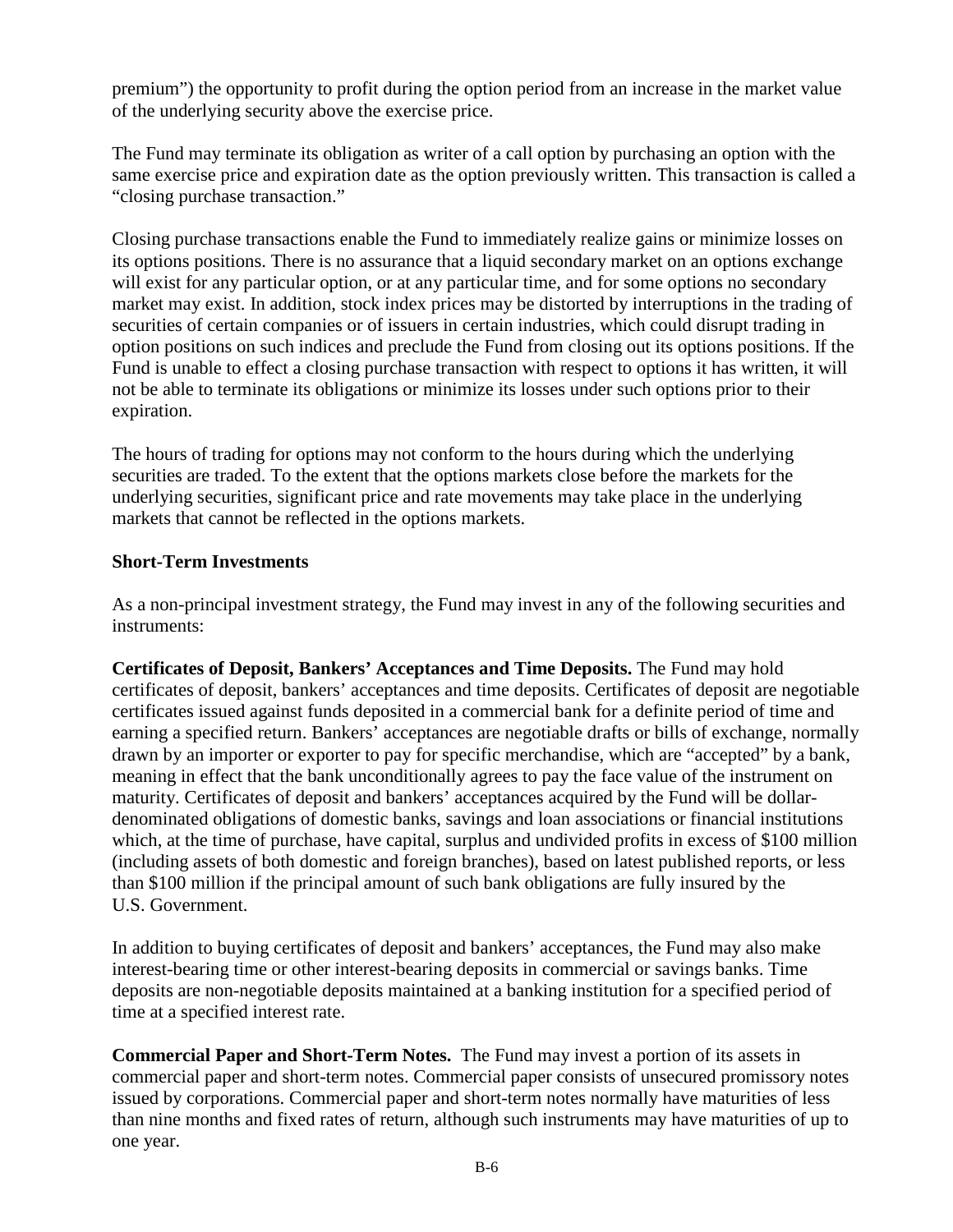Commercial paper and short-term notes consist of issues rated at the time of purchase "A-2" or higher by S&P, "Prime-2" or higher by Moody's, or similarly rated by another nationally recognized statistical ratings organization or, if unrated, will be determined by the Advisor to be of comparable quality.

#### **Illiquid Securities**

The Fund may not invest more than 5% of the value of its net assets in illiquid securities. The Advisor will monitor the amount of illiquid securities in the Fund's portfolio, under the supervision of the Board, to ensure compliance with this investment restriction.

Historically, illiquid securities have included securities subject to contractual or legal restrictions on resale because they have not been registered under the Securities Act of 1933, as amended (the "1933 Act"), securities which are otherwise not readily marketable and repurchase agreements having a maturity of longer than seven days. Securities which have not been registered under the 1933 Act are referred to as private placement or restricted securities and are purchased directly from the issuer or in the secondary market. Mutual funds do not typically hold a significant amount of these restricted or other illiquid securities because of the potential for delays on resale and uncertainty in valuation. Limitations on resale may have an adverse effect on the marketability of portfolio securities, and the Fund might be unable to sell restricted or other illiquid securities promptly or at reasonable prices and might thereby experience difficulty satisfying redemption requests within seven days. The Fund might also have to register such restricted securities in order to sell them, resulting in additional expense and delay. Adverse market conditions could impede such a public offering of securities.

## **Temporary Defensive Strategies**

Under normal market conditions, the Fund invests substantially all of its assets in the securities and investments described above. The Fund, however, may temporarily depart from its principal investment strategies by investing up to 100% of its assets in cash, cash equivalents or high quality short-term money market instruments, in response to adverse market, economic or political conditions, or in other appropriate circumstances.

# **INVESTMENT RESTRICTIONS**

<span id="page-7-0"></span>The following policies and investment restrictions have been adopted by the Fund and (unless otherwise noted) are fundamental and cannot be changed without the affirmative vote of a majority of the Fund's outstanding voting securities. As used herein, a "majority of the Fund's outstanding voting securities" means the lesser of:

- 1) 67% or more of the Fund's shares present at a shareholder meeting if the holders of more than 50% of the Fund's outstanding shares are present in person or by proxy; or
- 2) More than 50% of the Fund's outstanding shares.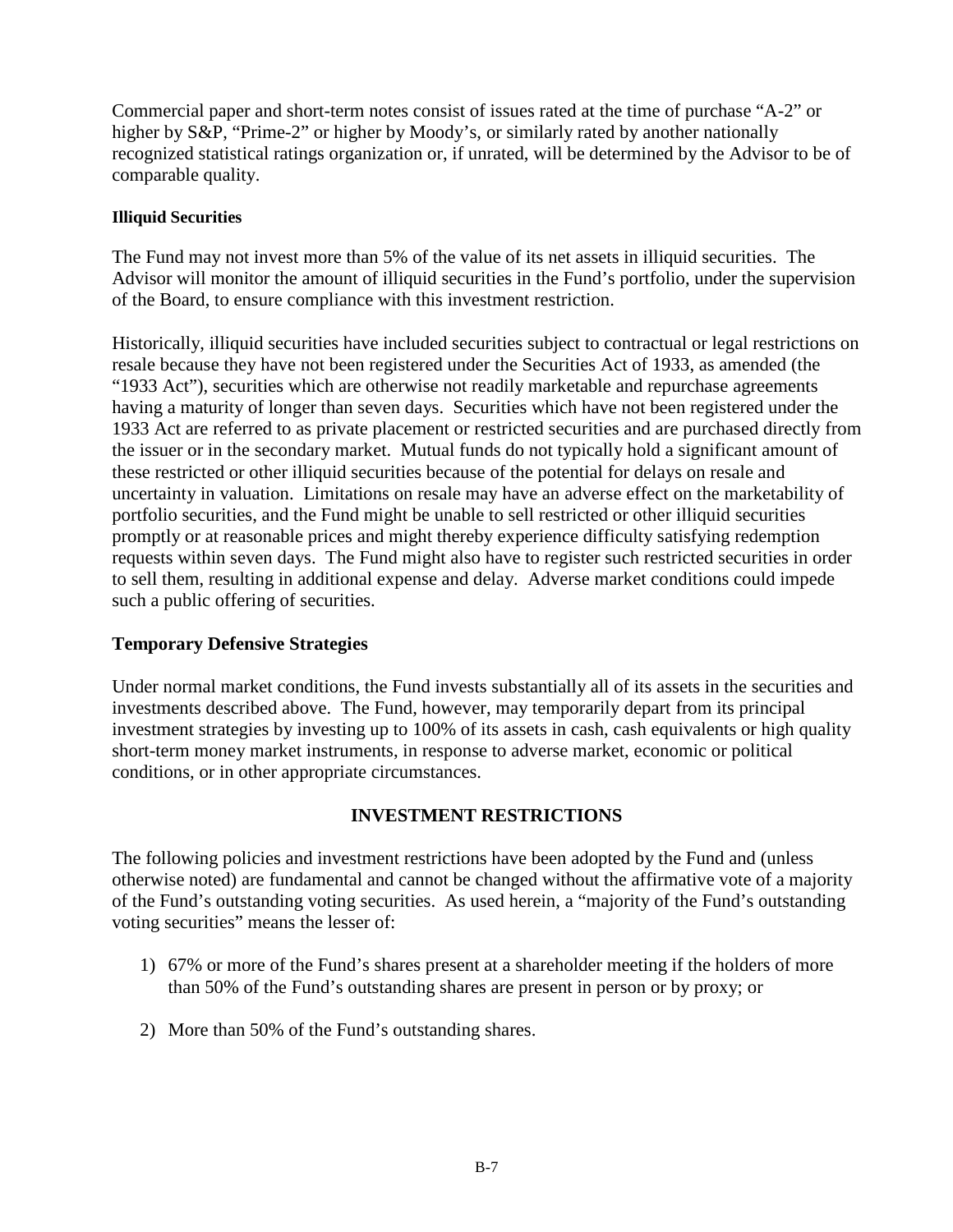In accordance with these restrictions, the Fund may not:

- 1. Purchase any securities which would cause more than 5% of the Fund's total assets at the time of such purchase to be invested in the securities of any issuer, but this limitation does not apply to obligations issued or guaranteed by the U.S. Government;
- 2. Purchase any securities which would cause the Fund at the time of such purchase to own more than 10% of the outstanding voting securities of any class of any issuer, but this limitation does not apply to obligations issued or guaranteed by the U.S. Government;
- 3. Purchase any securities which would cause 25% or more of the Fund's total assets at the time of such purchase to be invested in the securities of issuers engaged in any one industry;
- 4. Invest in companies for the purpose of exercising management or control;
- 5. Purchase or sell real estate, although the Fund may invest in the readily marketable securities of companies whose business involves the purchase or sale of real estate;
- 6. Purchase or sell commodities or commodities contracts;
- 7. Purchase the securities of any investment company, except (i) in the open market where no profit to a sponsor or dealer other than customary brokerage commissions results from such purchases or (ii) if acquired in connection with a plan of reorganization;
- 8. Purchase securities on margin;
- 9. Effect short sales of any securities;
- 10. Make loans, except by the acquisition of a portion of an issue of publicly traded bonds, debentures, notes, and other debt securities;
- 11. Borrow money, except for temporary emergency purposes in amounts not in excess of 5% of the Fund's total assets;
- 12. Mortgage, pledge or hypothecate securities;
- 13. Act as an underwriter of securities except insofar as the Fund might technically be deemed an underwriter for purposes of the 1933 Act upon the disposition of certain securities;
- 14. Purchase or retain the securities of any issuer if the Fund's officers or directors, or those of the Advisor, who each own 0.5% of the outstanding securities of such issuer, together own beneficially more than 5% of such securities; or
- 15. Issue any class of securities senior to any other class of securities.

As a matter of operating, but not fundamental policy, which can be changed without shareholder approval, the Fund may not purchase any securities which would cause more than 5% of the Fund's net assets at the time of such purchase to be invested in securities which may not be publicly sold without registration under the 1933 Act or are otherwise not readily marketable. If such policy were to be changed, such investments would be limited to no more than 15% of net assets.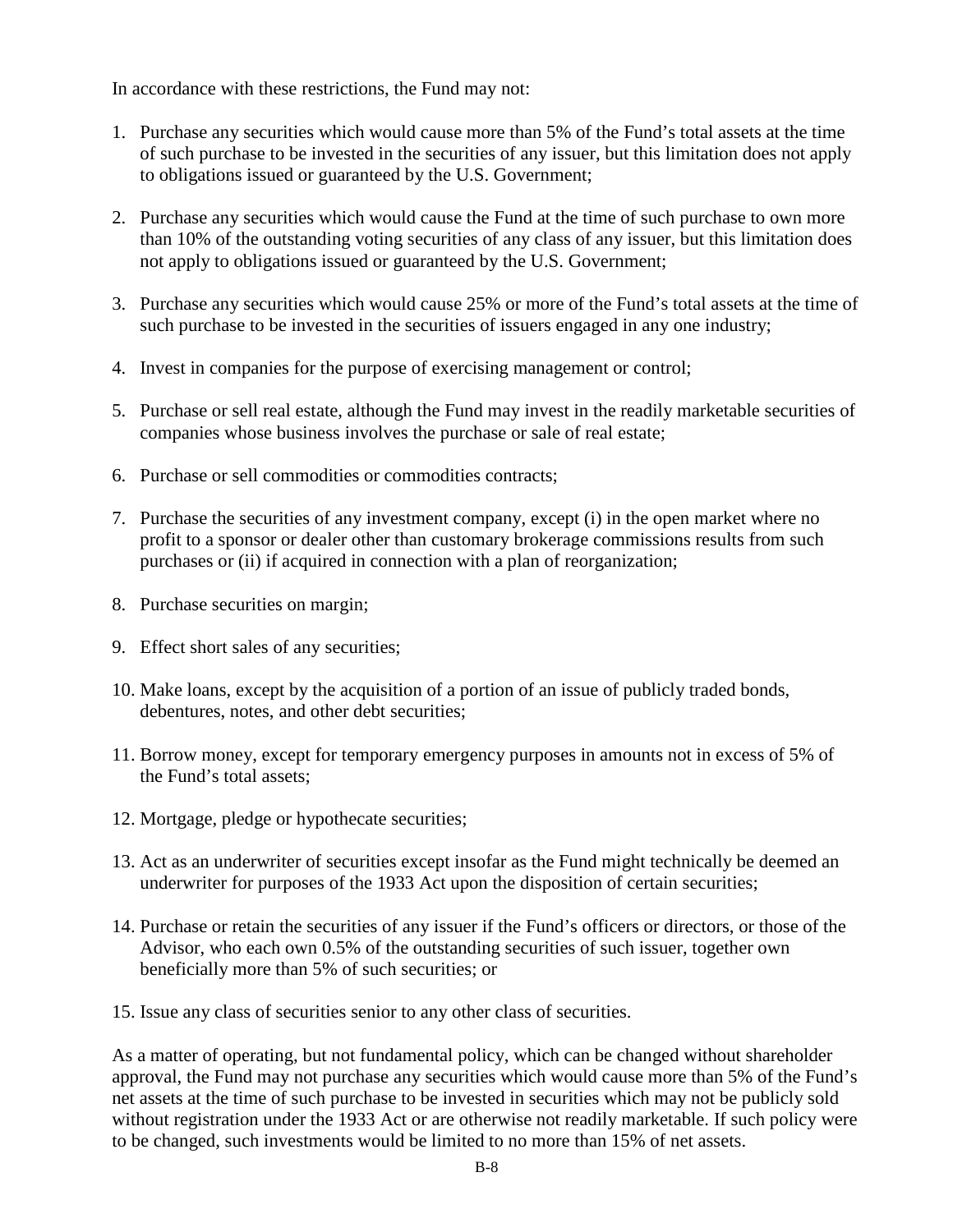Except with respect to borrowing and illiquid securities, if a percentage restriction set forth in the Prospectus or in this SAI is adhered to at the time of investment, a subsequent increase or decrease in a percentage resulting from a change in the values of assets will not constitute a violation of that restriction.

The Fund has a loan agreement (*i.e.*, a line of credit) with U.S. Bank N.A. Consistent with fundamental investment restriction No. 11, the Fund will only draw on its line of credit for temporary emergency purposes.

## **DIRECTORS AND OFFICERS**

<span id="page-9-0"></span>The overall management of the business and affairs of the Fund is vested with the Fund's Board of Directors (the "Board of Directors"). The day-to-day operations of the Fund are delegated to the Fund's officers subject to the investment objectives and policies of the Fund and to general supervision by the Board of Directors. The directors and officers of the Fund ("Directors" and "Officers") are as follows:

#### **Directors and Officers of the Fund**

#### **Interested Director**

| Name, Address<br>and Year of Birth                                            | Position(s)<br><b>Held with the</b><br>Fund | <b>Term of</b><br><b>Office and</b><br>Date<br>Elected** | <b>Principal Occupation</b><br><b>During Past Five Years</b>                                                                                                                                                                           | <b>Number</b> of<br><b>Portfolios</b><br>in Fund<br><b>Complex</b><br><b>Overseen</b><br>by Director | <b>Other Directorships</b><br><b>Held by Director for</b><br>the Past Five Years |
|-------------------------------------------------------------------------------|---------------------------------------------|----------------------------------------------------------|----------------------------------------------------------------------------------------------------------------------------------------------------------------------------------------------------------------------------------------|------------------------------------------------------------------------------------------------------|----------------------------------------------------------------------------------|
| David A. Katz, CFA*<br>747 Third Avenue<br>New York, NY 10017<br>(Born 1962)  | Director,<br>President and<br>Treasurer     | Since 1997                                               | <b>Chief Investment Officer</b><br>(1986 to present) and<br>President (1990 to present)<br>of the Advisor, and<br>portfolio manager of the<br>Fund (1996 to present).                                                                  |                                                                                                      | None                                                                             |
| <b>Independent Directors</b>                                                  |                                             |                                                          |                                                                                                                                                                                                                                        |                                                                                                      |                                                                                  |
| Robert M. Rosencrans<br>747 Third Avenue<br>New York, NY 10017<br>(Born 1927) | Director                                    | Since 1985                                               | Retired; formerly,<br>President of Columbia<br>International, Inc. (cable<br>television developer and<br>operator) (1984 to 2005).                                                                                                     | 1                                                                                                    | None                                                                             |
| T. Michael Tucker<br>747 Third Avenue<br>New York, NY 10017<br>(Born 1942)    | Director and<br>Chairman                    | Since 1997                                               | Owner of T. Michael<br>Tucker, a certified public<br>accounting firm (1977 to<br>2005 and 2011 to present);<br>formerly, Consultant, Carr<br>Riggs & Ingram, LLP, a<br>certified public accounting<br>firm $(2005 \text{ to } 2011)$ . | 1                                                                                                    | None                                                                             |
| Larry D. Kieszek<br>747 Third Avenue<br>New York, NY 10017<br>(Born 1950)     | Director                                    | Since 1997                                               | Partner of Purvis, Gray &<br>Company, LLP, a certified<br>public accounting firm<br>$(1974$ to present).                                                                                                                               | 1                                                                                                    | None                                                                             |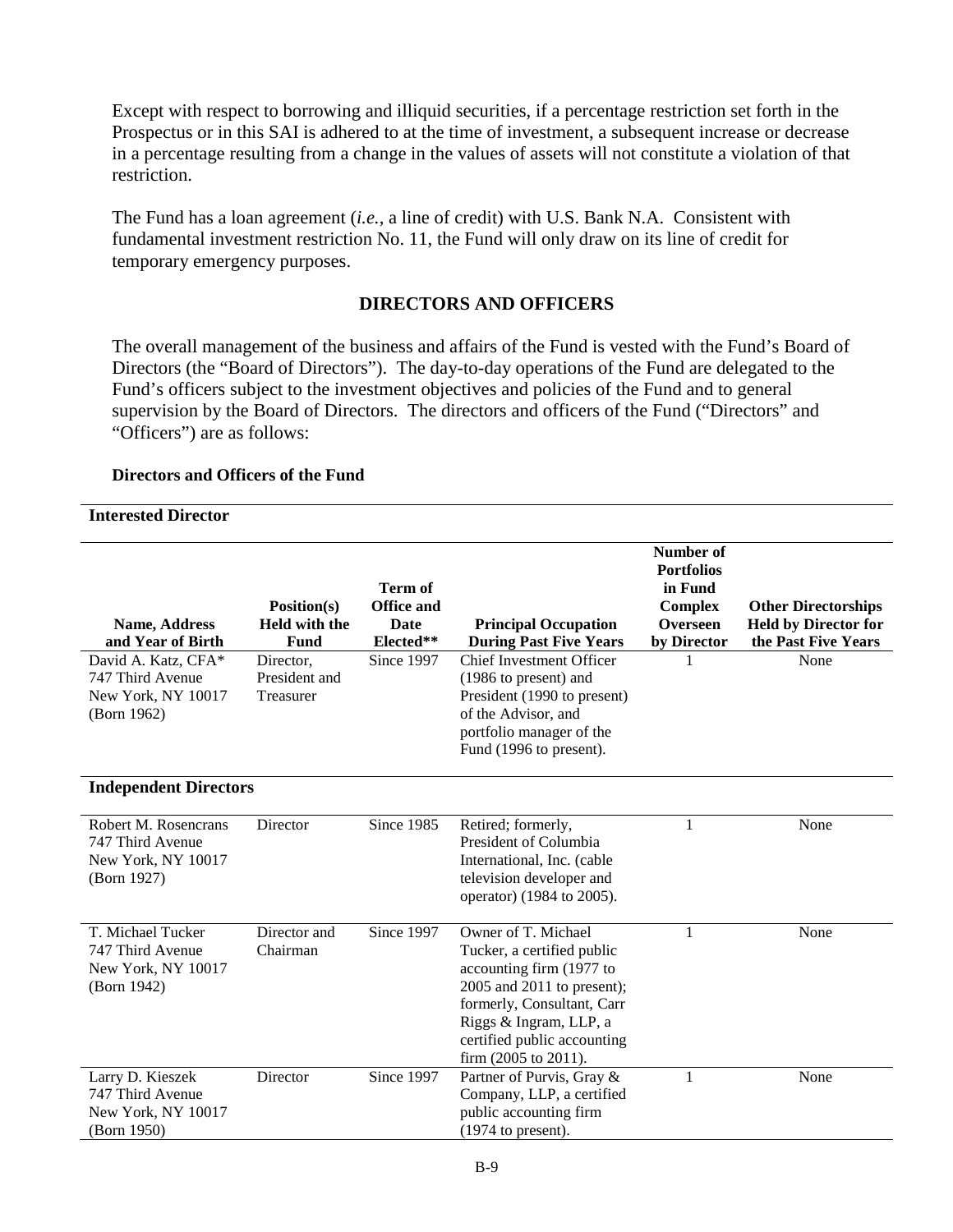| Name, Address<br>and Year of Birth                                                            | Position(s)<br>Held with the<br><b>Fund</b>  | Term of<br><b>Office and</b><br><b>Date</b><br>Elected** | <b>Principal Occupation</b><br><b>During Past Five Years</b>                                                                                                                                                                                                                                                                              | Number of<br><b>Portfolios</b><br>in Fund<br><b>Complex</b><br>Overseen<br>by Director | <b>Other Directorships</b><br><b>Held by Director for</b><br>the Past Five Years |
|-----------------------------------------------------------------------------------------------|----------------------------------------------|----------------------------------------------------------|-------------------------------------------------------------------------------------------------------------------------------------------------------------------------------------------------------------------------------------------------------------------------------------------------------------------------------------------|----------------------------------------------------------------------------------------|----------------------------------------------------------------------------------|
| Steven G. Roukis, CFA<br>747 Third Avenue<br>New York, NY 10017<br>(Born 1967)                | Senior Vice<br>President                     | Since 2000                                               | Managing Director and<br>Senior Portfolio Manager<br>of the Advisor (2005 to<br>present); formerly,<br>Director of Research,<br>Senior Vice President-<br>Equity Research of the<br>Advisor and various other<br>positions within research<br>(1994 to 2005).                                                                             | N/A                                                                                    | N/A                                                                              |
| $\overline{\text{L}}$ on F. Birnholz<br>747 Third Avenue<br>New York, NY 10017<br>(Born 1960) | Executive<br>Vice President<br>and Secretary | Since 2006                                               | Senior Managing Director<br>of the Advisor (1999 to<br>present).                                                                                                                                                                                                                                                                          | N/A                                                                                    | N/A                                                                              |
| Jordan F. Posner<br>747 Third Avenue<br>New York, NY 10017<br>(Born 1957)                     | Senior Vice<br>President                     | Since 2006                                               | Managing Director and<br>Senior Portfolio Manager<br>of the Advisor (2005 to<br>present); formerly, Partner<br>of David J. Greene & Co.,<br>an investment firm (1993<br>to 2005).                                                                                                                                                         | N/A                                                                                    | N/A                                                                              |
| <b>Steven Pisarkiewicz</b><br>747 Third Avenue<br>New York, NY 10017<br>(Born 1948)           | Senior Vice<br>President                     | Since 2010                                               | Senior Managing Director<br>and Senior Portfolio<br>Manager of the Advisor<br>$(2009$ to present);<br>formerly, National<br>Managing Director for<br><b>Bernstein Global Wealth</b><br>Management (2007 to<br>2009); Executive Vice<br>President of The Bank of<br>New York and head of<br><b>BNY Asset Management</b><br>(2003 to 2007). | N/A                                                                                    | N/A                                                                              |
| Stephan J. Weinberger, CFA<br>747 Third Avenue<br>New York, NY 10017<br>(Born 1955)           | Senior Vice<br>President                     | Since 2010                                               | Managing Director and<br>Senior Portfolio Manager<br>of the Advisor (2010 to<br>present); formerly, Partner<br>at Armstrong Shaw<br>Associates (1996 to 2010).                                                                                                                                                                            | N/A                                                                                    | N/A                                                                              |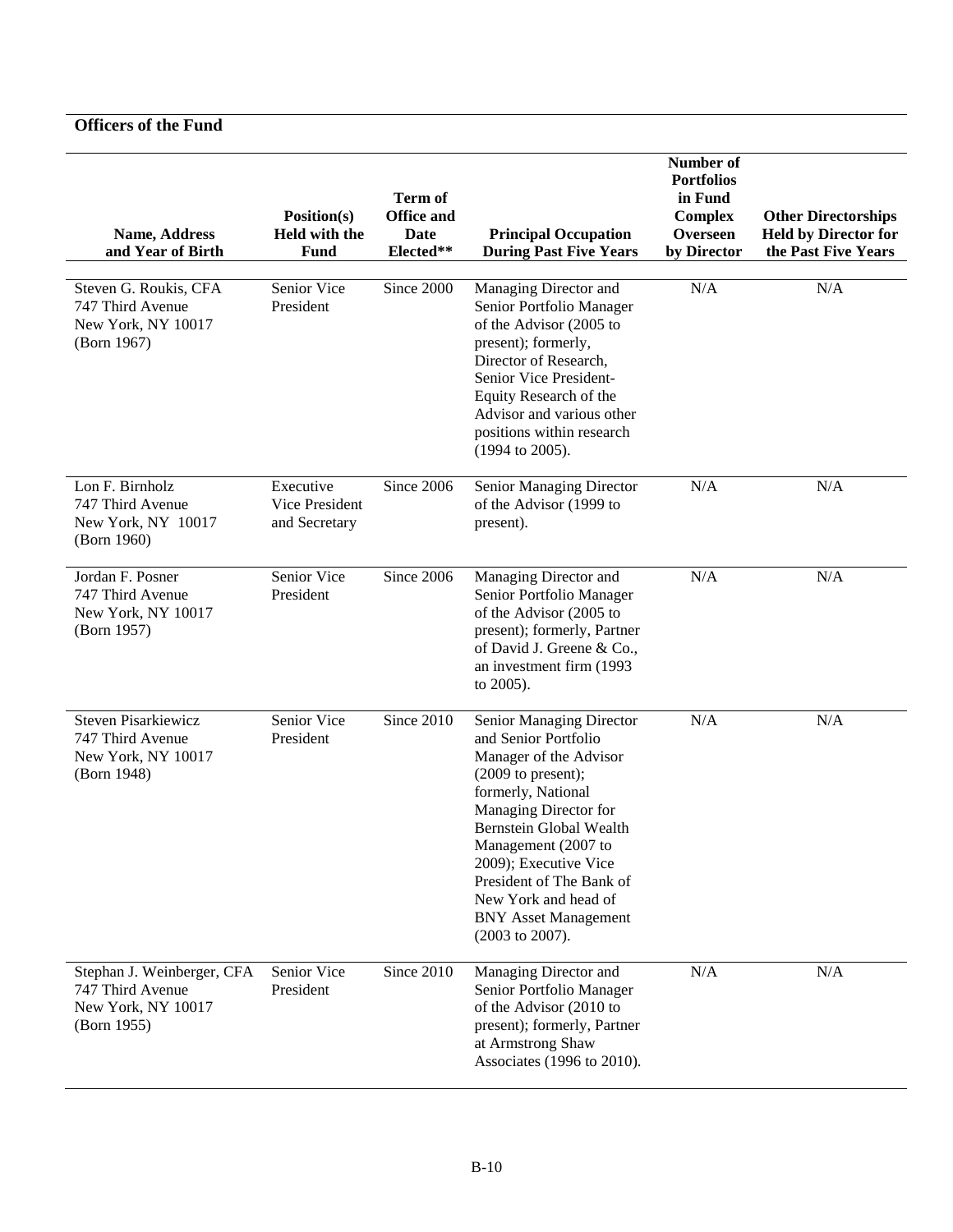| Laurie S. Gaeta<br>747 Third Avenue<br>New York, NY 10017<br>(Born 1960) | Senior Vice<br>President,<br>Chief<br>Compliance<br>Officer, and<br><b>AML</b><br>Compliance<br>Officer | Since 2008 | Managing Director of the<br>Advisor (2010 to present);<br>Director of Operations and<br><b>Chief Compliance Officer</b><br>of the Advisor (2002 to<br>present). | N/A | N/A |
|--------------------------------------------------------------------------|---------------------------------------------------------------------------------------------------------|------------|-----------------------------------------------------------------------------------------------------------------------------------------------------------------|-----|-----|
| Conall Duffin<br>747 Third Avenue<br>New York, NY 10017<br>(Born 1975)   | Vice President<br>and<br>Assistant<br>Secretary                                                         | Since 2002 | Vice President Marketing<br>and Mutual Fund Services<br>of the Advisor (2010 to<br>present); formerly<br>Marketing Associate of the<br>Advisor (2001 to 2010).  | N/A | N/A |

\* "Interested person" of the Fund is defined in the 1940 Act. Mr. Katz is considered an "interested person" because of his affiliation with the Advisor.

\*\* Each Director will hold office for an indefinite term until the earliest of (i) the next meeting of shareholders, if any, called for the purpose of considering the election or re-election of such Director and until the election and qualification of his or her successor, if any, elected at such meeting, or (ii) the date of a Director's death, resignation or retirement, or a Director is removed by the shareholders, in accordance with the Fund's By-Laws, as amended, and Articles of Incorporation of the Fund, as amended. Each Officer will hold office for an indefinite term until the date he or she resigns or retires or until his or her successor is elected and qualifies.

#### **Additional Information Concerning Our Board of Directors**

#### *The Role of the Board of Directors*

The Board of Directors provides oversight of the management and operations of the Fund. Like all mutual funds, the day-to-day responsibility for the management and operation of the Fund is the responsibility of various service providers to the Fund, such as the Advisor and the Fund's portfolio manager, distributor, administrator, custodian, and transfer agent, each of whom are discussed in greater detail in this SAI. The Board of Directors has appointed various senior individuals of certain of these service providers as officers of the Fund, with responsibility to monitor and report to the Board of Directors on the Fund's operations. In conducting this oversight, the Board of Directors receives regular reports from these officers and service providers regarding the Fund's operations. For example, the Treasurer provides reports as to financial reporting matters and the Fund's portfolio manager reports on the performance of the Fund's portfolio. The Board of Directors has appointed a Chief Compliance Officer who administers the Fund's compliance program and regularly reports to the Board of Directors as to compliance matters. Some of these reports are provided as part of formal "board meetings" which are typically held quarterly, in person, and involve the Board of Directors' review of recent Fund operations. From time to time, one or more members of the Board of Directors may also meet with management in less formal settings, between formal board meetings to discuss various topics. In all cases, however, the role of the Board of Directors and of any individual Director is one of oversight and not of management of the day-to-day affairs of the Fund.

#### *Board Leadership Structure*

The Board of Directors has structured itself in a manner that it believes allows it to perform its oversight function effectively. It has established four standing committees, a Nominating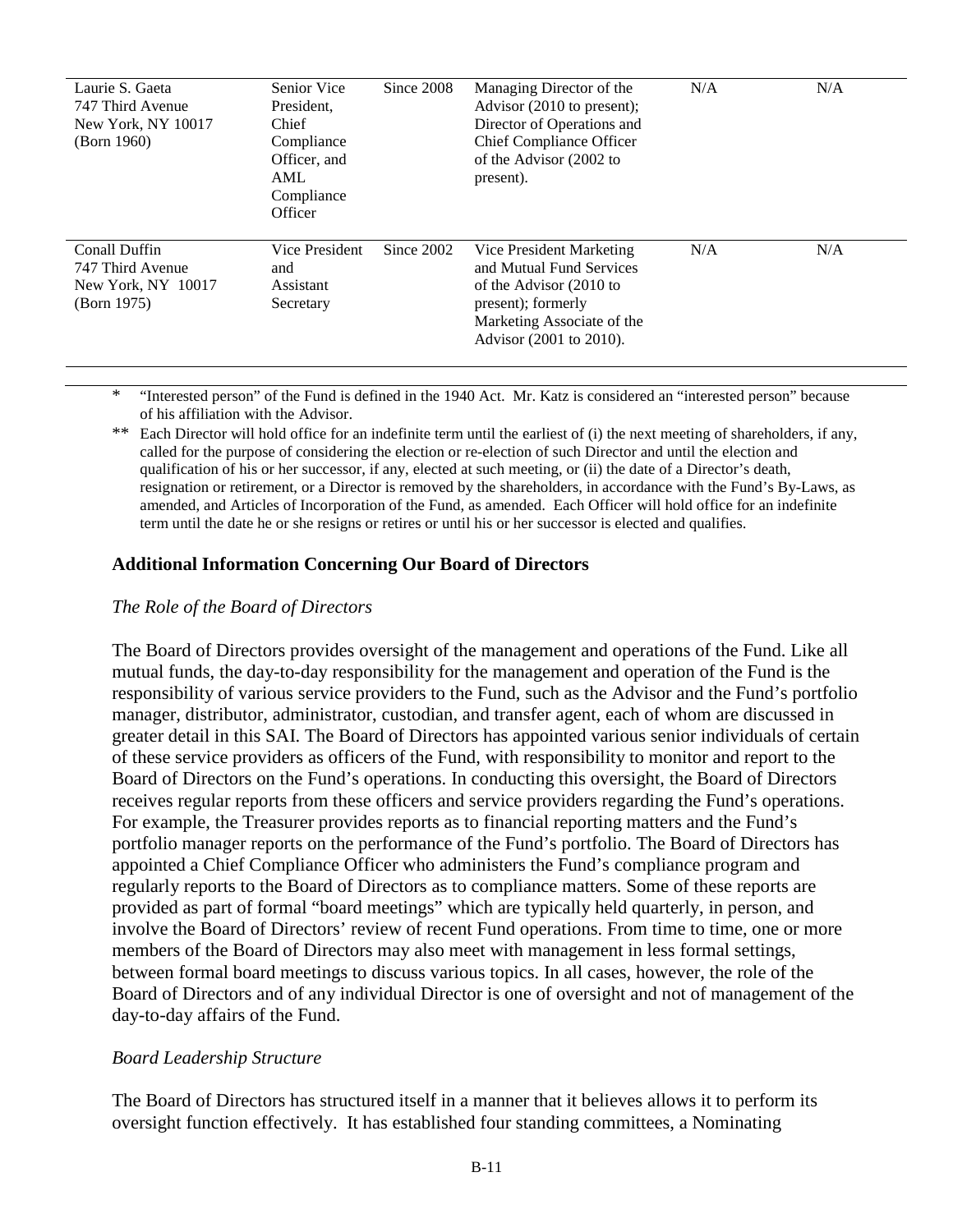Committee, an Audit Committee, a Qualified Legal Compliance Committee, and a Valuation Committee, which are discussed in greater detail below under "Board Committees". All of the Directors, except Mr. Katz, are "Independent Directors", which are Directors that are not affiliated with the Advisor, the Fund's principal underwriter, or their affiliates. The Nominating Committee, Audit Committee and Qualified Legal Compliance Committee are comprised entirely of Independent Directors. The Chairman of the Board of Directors is an Independent Director. The Board of Directors has determined not to combine the Chairman position and the principal executive officer position and has appointed Mr. Katz, the Chief Investment Officer and President of the Advisor, as President of the Fund. The Board of Directors reviews its structure and the structure of its committees annually. The Board of Directors has determined that the structure of the Independent Chairman, the composition of the Board of Directors, and the function and composition of its various committees are appropriate means to address any potential conflicts of interest that may arise.

#### *Board Oversight of Risk Management*

As part of its oversight function, the Board of Directors receives and reviews various reports and assessments and discusses these matters with appropriate management and other personnel. Because risk management is a broad concept comprised of many disparate elements (such as, for example, investment risk, issuer and counterparty risk, compliance risk, operational risks, business continuity risks, etc.) the oversight of different types of risks is handled in different ways. For example, the Board of Directors reviews compliance reports from the Fund's Chief Compliance Officer as well as the Fund's administrator, and engages in discussions with each of them as necessary, in its oversight of compliance activities affecting the Fund. By way of further example, the Independent Directors ask for reports and engage in discussions with personnel of the Advisor as necessary to review other types of risks, such as business continuity risk or investment risk. The Audit Committee also meets with the Fund's independent public accounting firm to discuss, among other things, the internal control structure of the Fund's financial reporting function. Not all risks that may affect the Fund or its portfolio can be identified or processes and controls developed to eliminate or mitigate their occurrence or effects, and some risks are simply beyond any control of the Fund, the Advisor, its affiliates or other service providers.

## *Information about Each Director's Qualifications, Experience, Attributes or Skills*

The Board of Directors believes that each of its members has the qualifications, experience, attributes and skills ("Director Attributes") appropriate to their continued service as Directors of the Fund in light of the Fund's business and structure. Each of the Directors has substantial business and professional backgrounds that indicate they have the ability to critically review, evaluate and access information provided to them. Certain of these business and professional experiences are set forth in detail in the charts above. In addition, each of the Directors has served on boards for organizations other than the Fund, as well as having served on the Board of Directors for a number of years. They therefore have substantial board experience and, in their service to the Fund, have gained substantial insight as to the operation of the Fund. The Independent Directors annually conduct a "self-assessment" wherein the effectiveness of the Board and individual Directors is reviewed.

In addition to the information provided in the previous charts, additional information concerning each particular Director and certain of their Director Attributes is provided below. The information provided below, and in the chart above, is not all-inclusive. Many Director Attributes involve intangible elements, such as intelligence, work ethic, the ability to work together and the ability to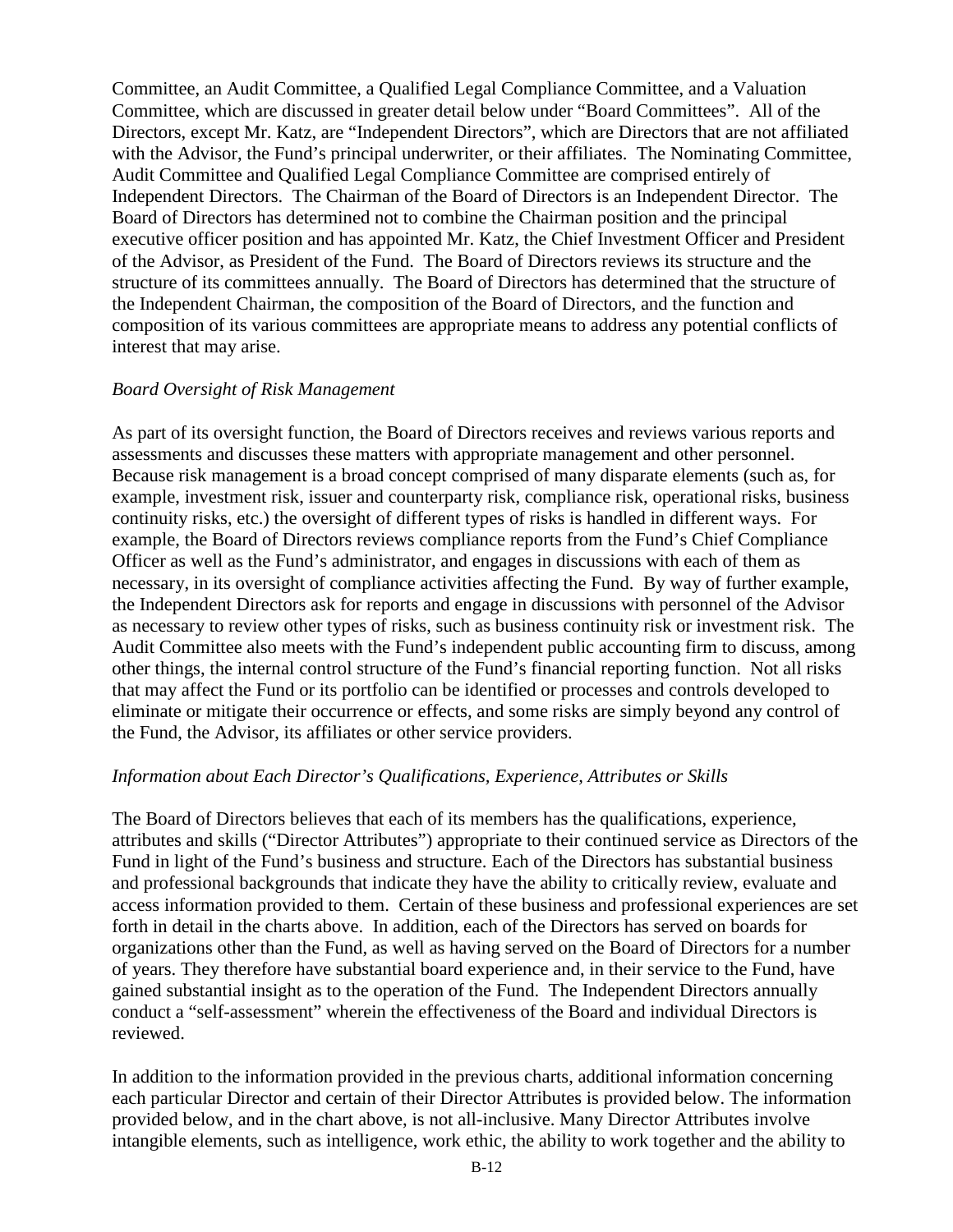communicate effectively, exercise judgment, ask incisive questions, manage people and problems or to develop solutions. In conducting its annual self-assessment, the Directors have determined that they have the appropriate attributes and experience to continue to serve effectively as Directors of the Fund. In addition, the summaries set forth below as to the qualifications, attributes and skills of the Directors are furnished in response to disclosure requirements imposed by the SEC, do not constitute any representation or guarantee that the Board of Directors or any Director has any special expertise or experience, and do not impose any greater or additional responsibility or obligation on, or change any standard of care of, any such person or on the Board of Directors as a whole than otherwise would be the case.

## *Director Attributes*

*David A. Katz, CFA*. Mr. Katz has served as a Director of the Fund since 1997, as President and Treasurer of the Fund since 1997 and as the Fund's portfolio manager since 1996. Mr. Katz has served as Chief Investment Officer of the Advisor since 1986 and as President of the Advisor since 1990. In addition to his investment management experience, Mr. Katz is also a CFA charterholder. Through his experience as a Director and officer of the Fund, his investment management experience and his experience as a CFA charterholder, Mr. Katz is experienced with financial, accounting, regulatory and investment matters. Such experience helps Mr. Katz exercise the business judgment necessary to fulfill the requirements and obligations of his position on the Board of Directors and to effectively evaluate Fund management.

*Robert M. Rosencrans*. Mr. Rosencrans has served as a Director of the Fund since 1985. Mr. Rosencrans served as the President of Columbia International, Inc., a cable television developer and operator, from 1984 to 2005. Through his experience as a Director and his many years of business experience, Mr. Rosencrans is experienced with financial, accounting, regulatory and investment matters. Such experience helps Mr. Rosencrans exercise the business judgment necessary to fulfill the requirements and obligations of his position on the Board of Directors and to effectively evaluate Fund management.

*T. Michael Tucker*. Mr. Tucker has served as a Director of the Fund since 1997, and is currently the Chairman of the Board. From 1977 to 2005 and from 2011 to present, Mr. Tucker is the owner of T. Michael Tucker, a certified public accounting firm. Mr. Tucker formerly served as a consultant with Carr Riggs & Ingram, LLP, a certified public accounting firm, from 2005 to 2011. Through his experience as a Director and his many years of accounting experience, Mr. Tucker is experienced with financial, accounting, regulatory and investment matters. Such experience helps Mr. Tucker exercise the business judgment necessary to fulfill the requirements and obligations of his position on the Board of Directors and to effectively evaluate Fund management.

*Larry D. Kieszek*. Mr. Kieszek has served as a Director of the Fund since 1997, and is currently the Chairman of the Audit Committee. Mr. Kieszek is a Partner at Purvis, Gray & Company, LLP, a certified public accounting firm, where he has been employed since 1974. Through his experience as a Director and his many years of accounting experience, Mr. Kieszek is experienced with financial, accounting, regulatory and investment matters. Such experience helps Mr. Kieszek exercise the business judgment necessary to fulfill the requirements and obligations of his position on the Board of Directors and to effectively evaluate Fund management.

Independent Directors receive a fee of \$750 per regular meeting and \$500 per special meeting. Additionally, all Independent Directors are reimbursed for out-of-pocket expenses incurred in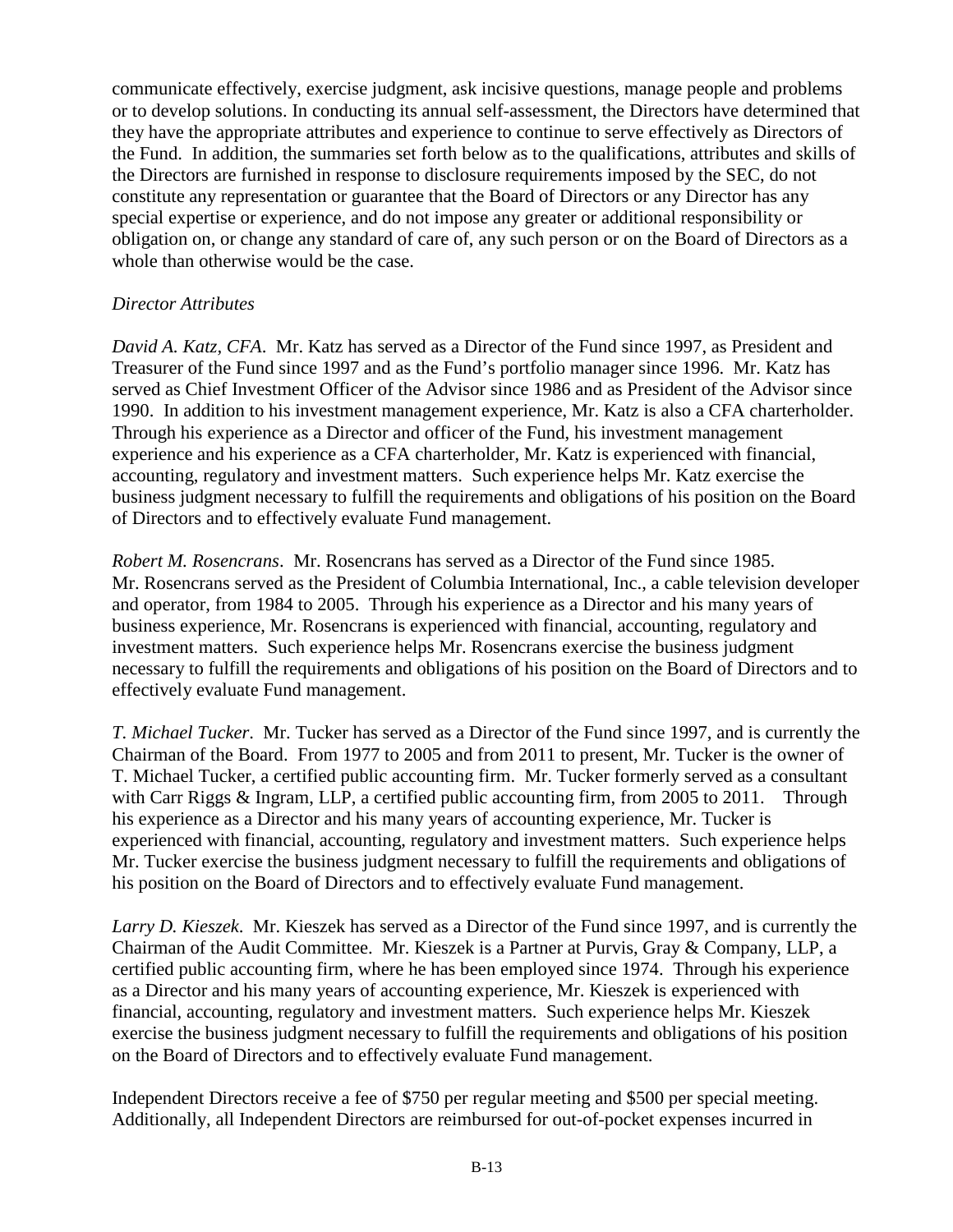connection with attending the Board of Directors meetings. The table below sets forth the compensation of the Independent Directors for the fiscal year ended June 30, 2014.

#### **COMPENSATION TABLE**

<span id="page-14-0"></span>

|                |               | Pension or Retirement |                         | Total             |
|----------------|---------------|-----------------------|-------------------------|-------------------|
|                | Aggregate     | Benefits Accrued As   | <b>Estimated Annual</b> | Compensation from |
|                | Compensation  | Part of               | <b>Benefits</b>         | the Fund          |
| <b>Name</b>    | from the Fund | <b>Fund Expenses</b>  | <b>Upon Retirement</b>  | Paid to Directors |
| Mr. Rosencrans | \$3,000       | \$0                   | \$0                     | \$3,000           |
| Mr. Tucker     | \$3,000       | \$0                   | \$0                     | \$3,000           |
| Mr. Kieszek    | \$3,000       | \$0                   | \$0                     | \$3,000           |

#### **Directors Ownership of Fund Shares**

The following table shows the dollar range of shares beneficially owned by each Director in the Fund as of December 31, 2013:

| <b>Name of Director</b>                     | <b>Aggregate Dollar Range of</b><br><b>Equity Securities Beneficially</b><br>Owned in the Fund (1) |
|---------------------------------------------|----------------------------------------------------------------------------------------------------|
| <b>Independent Directors</b>                |                                                                                                    |
| Robert M. Rosencrans                        | $$50,001 - $100,000$                                                                               |
| T. Michael Tucker                           | Over \$100,000                                                                                     |
| Larry D. Kieszek                            | Over \$100,000                                                                                     |
| <b>Interested Director</b><br>David A. Katz | Over \$100,000                                                                                     |

(1) Beneficial ownership is determined in accordance with Rule  $16a-1(a)(2)$ under the Securities Exchange Act of 1934, as amended.

As of September 30, 2014, the Directors and Officers of the Fund as a group beneficially owned approximately 14.40% of the outstanding shares of the Fund.

#### **Board Committees**

#### **Audit Committee**

The Fund has an Audit Committee, which is comprised of all the Independent Directors as follows: Mr. Robert M. Rosencrans, Mr. T. Michael Tucker and Mr. Larry D. Kieszek (Chairman). The Audit Committee is responsible for selecting, overseeing and setting the compensation of the independent auditors and is responsible for pre-approving all audit and non-audit services performed by the auditors for the Fund and for pre-approving certain non-audit services performed by the auditors for the Advisor and certain control persons of the Advisor. The Audit Committee also reviews financial statements and other audit-related matters for the Fund and holds discussions with management and with the independent auditors concerning the scope of the audit and the auditor's independence. The Audit Committee meets once a year, and if necessary, more frequently. The Audit Committee met twice during the fiscal year ended June 30, 2014.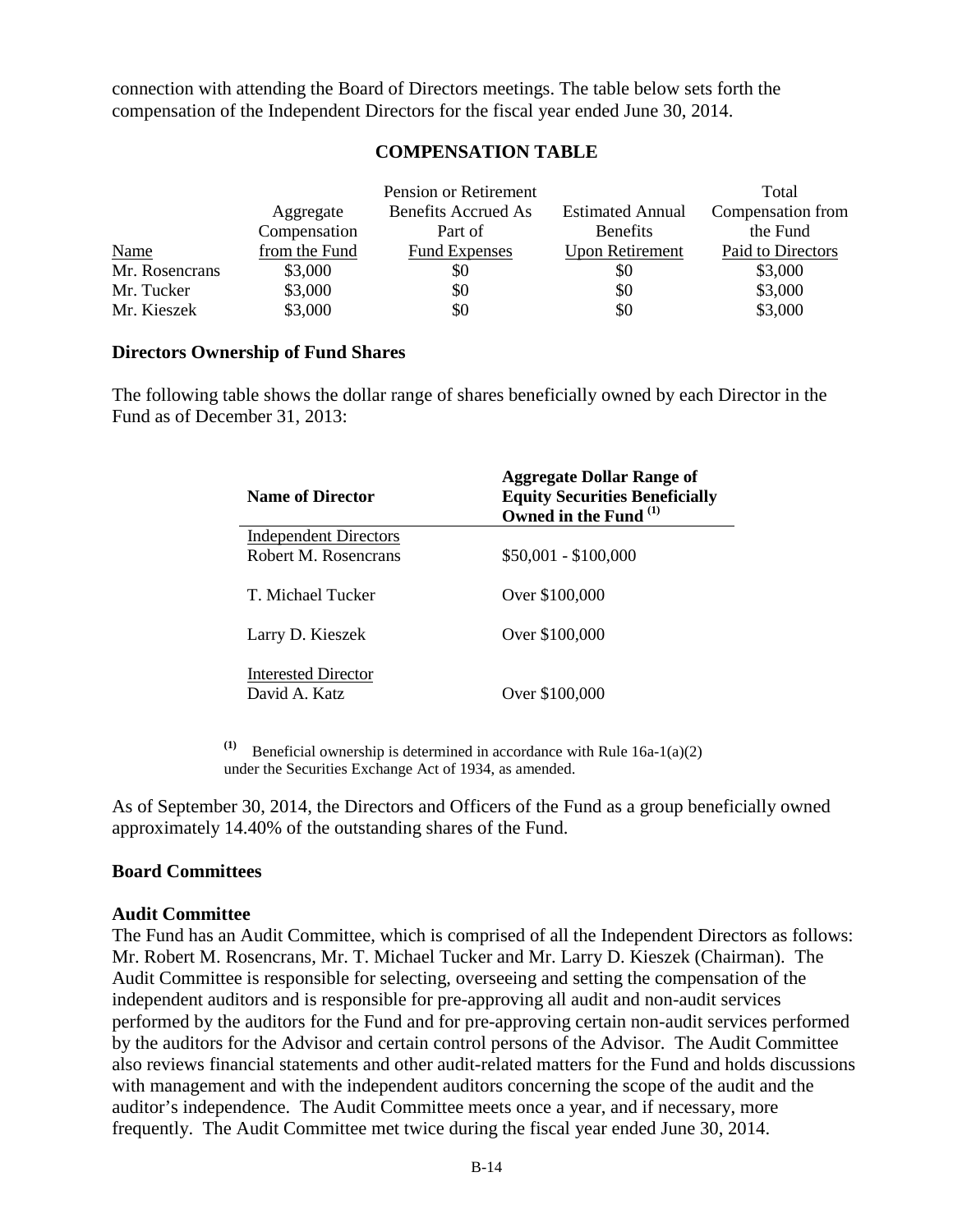#### **Nominating Committee**

The Nominating Committee is responsible for seeking and reviewing candidates for consideration as nominees for the position of Directors as is considered necessary from time to time. The Nominating Committee will review shareholders nominations to fill vacancies on the Board of Directors. Such recommendations for consideration by the Nominating Committee should be sent to the President of the Fund in writing together with the appropriate biographical information concerning each such proposed nominee, and such recommendation must comply with the notice provisions set forth in the Fund's Articles of Incorporation, as amended. In general, to comply with such procedures, such nominations, together with all required biographical information, must be delivered to and received by the President of the Fund at the principal executive offices of the Fund not later than 60 days prior to the shareholder meeting at which any such nominee would be voted on. The Nominating Committee is comprised of all the Independent Directors as follows: Mr. Robert M. Rosencrans, Mr. T. Michael Tucker and Mr. Larry D. Kieszek. There are no policies in place regarding nominees recommended by shareholders. The Nominating Committee did not meet during the fiscal year ended June 30, 2014.

## **Valuation and Qualified Legal Compliance Committees**

The Valuation Committee is responsible for valuing securities held by the Fund for which current and reliable market quotations are not readily available. These securities are valued at their fair values as determined in good faith by the Valuation Committee. The Valuation Committee is comprised of all of the Directors as follows: Mr. David A. Katz, Mr. Robert M. Rosencrans, Mr. T. Michael Tucker and Mr. Larry D. Kieszek. The Qualified Legal Compliance Committee ("OLCC") was formed for the purpose of compliance with Rules  $205.2(k)$  and  $205.3(c)$  of the Code of Federal Regulations, regarding alternative reporting procedures for attorneys retained or employed by an issuer who appear and practice before the SEC on behalf of the issuer (the "issuer attorneys"). The QLCC is comprised of the Independent Directors: Mr. Robert M. Rosencrans, Mr. T. Michael Tucker and Mr. Larry D. Kieszek. Neither the Valuation Committee nor the QLCC met during the fiscal year ended June 30, 2014.

#### **Board Interest in the Advisor and Distributor**

<span id="page-15-0"></span>As of December 31, 2013, none of the Independent Directors or members of their immediate families owned any securities of the Advisor, Quasar Distributors, LLC, the Fund's distributor (the "Distributor"), or any other entity directly or indirectly controlling, controlled by, or under common control with the Advisor or the Distributor. During the two most recently completed calendar years, none of the Independent Directors or members of their immediate families conducted any transactions (or series of transactions) with the Advisor, the Distributor or any affiliate of the Advisor or the Distributor in which the amount involved exceeded \$120,000. Mr. Tucker and Mr. Kieszek (both Independent Directors) each has a relationship with the Advisor whereby the Advisor manages separate accounts of Mr. Tucker and the 401(k) Plan of Mr. Kieszek's employer, Purvis, Gray & Company, LLP.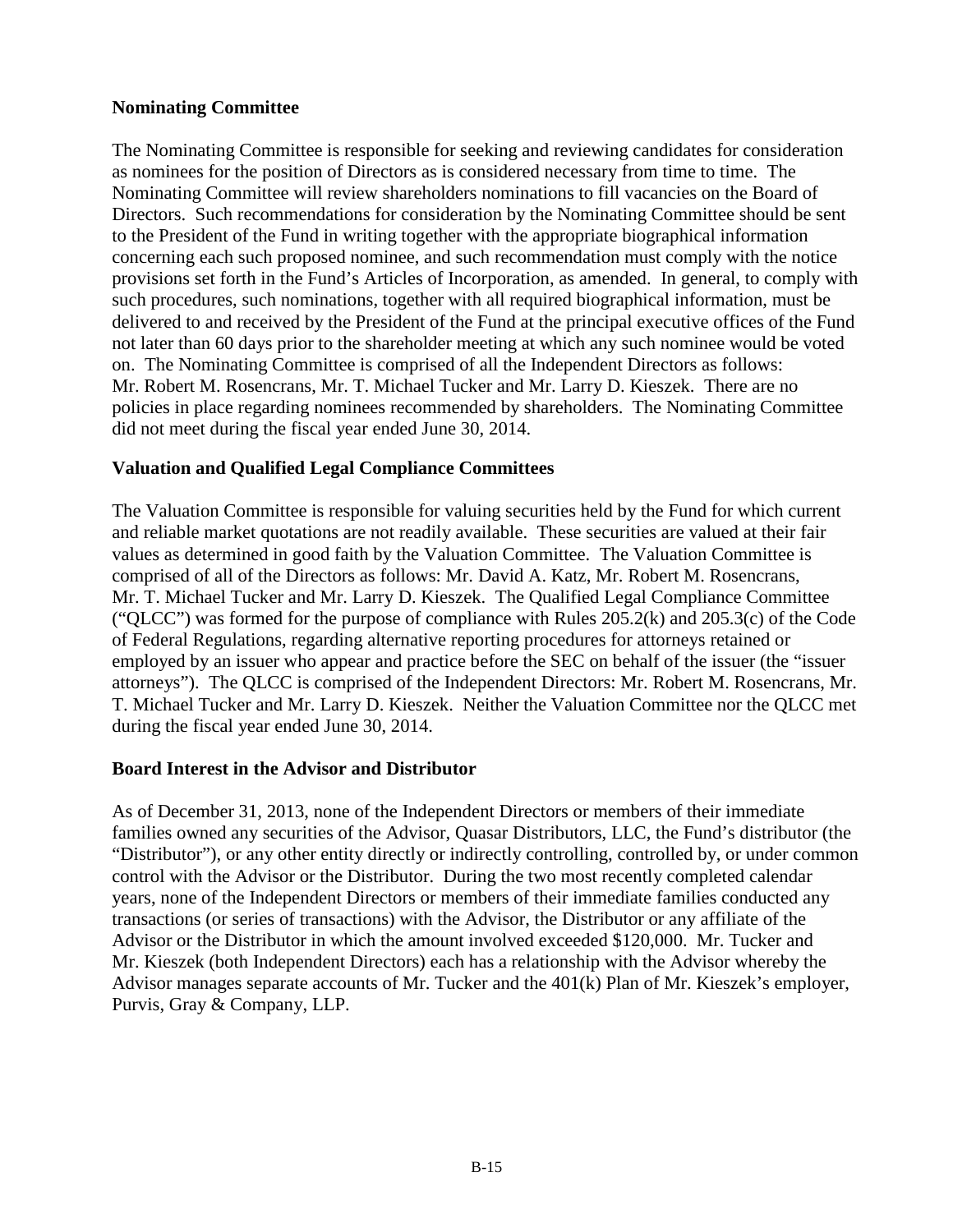#### **CONTROL PERSONS AND PRINCIPAL SHAREHOLDERS**

A principal shareholder is any person who owns of record or beneficially 5% or more of the outstanding shares of the Fund. A control person is one who owns beneficially or through controlled companies more than 25% of the voting securities of a company or acknowledges the existence of control. As of September 30, 2014, the following shareholders owned of record or beneficially more than 5% of the Fund's outstanding shares:

| <b>Name and Address</b>                                                                                                                | <b>Percentage</b><br>Ownership | <b>Type of</b><br>Ownership |
|----------------------------------------------------------------------------------------------------------------------------------------|--------------------------------|-----------------------------|
| Charles Schwab & Co., Inc.*<br><b>Special Account for Customers</b><br>211 Main St.<br>San Francisco, CA 94105-1905                    | 53.57%                         | Record                      |
| Merrill Lynch Pierce<br>Fenner & Smith<br>For the Sole Benefit of Its Customers<br>4800 Deer Lake Dr. E<br>Jacksonville, FL 32246-6484 | 9.88%                          | Record                      |
| David A. Katz<br>c/o Matrix Asset Advisors, Inc.<br>747 Third Avenue, 31 <sup>st</sup> Floor<br>New York, NY 10017                     | 6.36%                          | <b>Beneficial</b>           |

Charles Schwab & Co., Inc. was incorporated in the state of California. Schwab Holdings, Inc. is the parent company of Charles Schwab & Co., Inc.

#### **INVESTMENT ADVISOR**

<span id="page-16-0"></span>Matrix Asset Advisors, Inc. serves as the Fund's investment advisor under an advisory agreement (the "Advisory Agreement"), which provides that the Advisor will obtain and evaluate information relating to the economy, industries, businesses, securities markets and securities, formulate a continuing program for the management of the Fund's assets in a manner consistent with its investment objective, and implement this program by selecting on a discretionary basis the securities to be purchased or sold by the Fund and placing orders for such purchases and sales. In addition, the Advisor provides for the Fund's office needs, supervises the maintenance of the Fund's books and records, provides the Fund with persons competent to perform all of these executive and administrative functions, supervises and coordinates the activities of the Fund's institutional and other agents (*e.g*., custodian, transfer agent, independent accountants, outside legal counsel), and permits its officers and employees to serve as directors and officers of the Fund, all without additional cost to the Fund. Certain directors and officers of the Advisor presently serve as directors or officers of the Fund.

The Fund pays all other expenses incurred in the operation of the Fund, except as provided below, including taxes, fees and commissions, bookkeeping expenses, share issuance expenses, expenses of redemption of shares, charges of its custodian and transfer agent, costs of preparing and printing reports and prospectuses for the Fund's existing shareholders, registration fees, auditing and legal expenses, and expenses and fees of outside directors.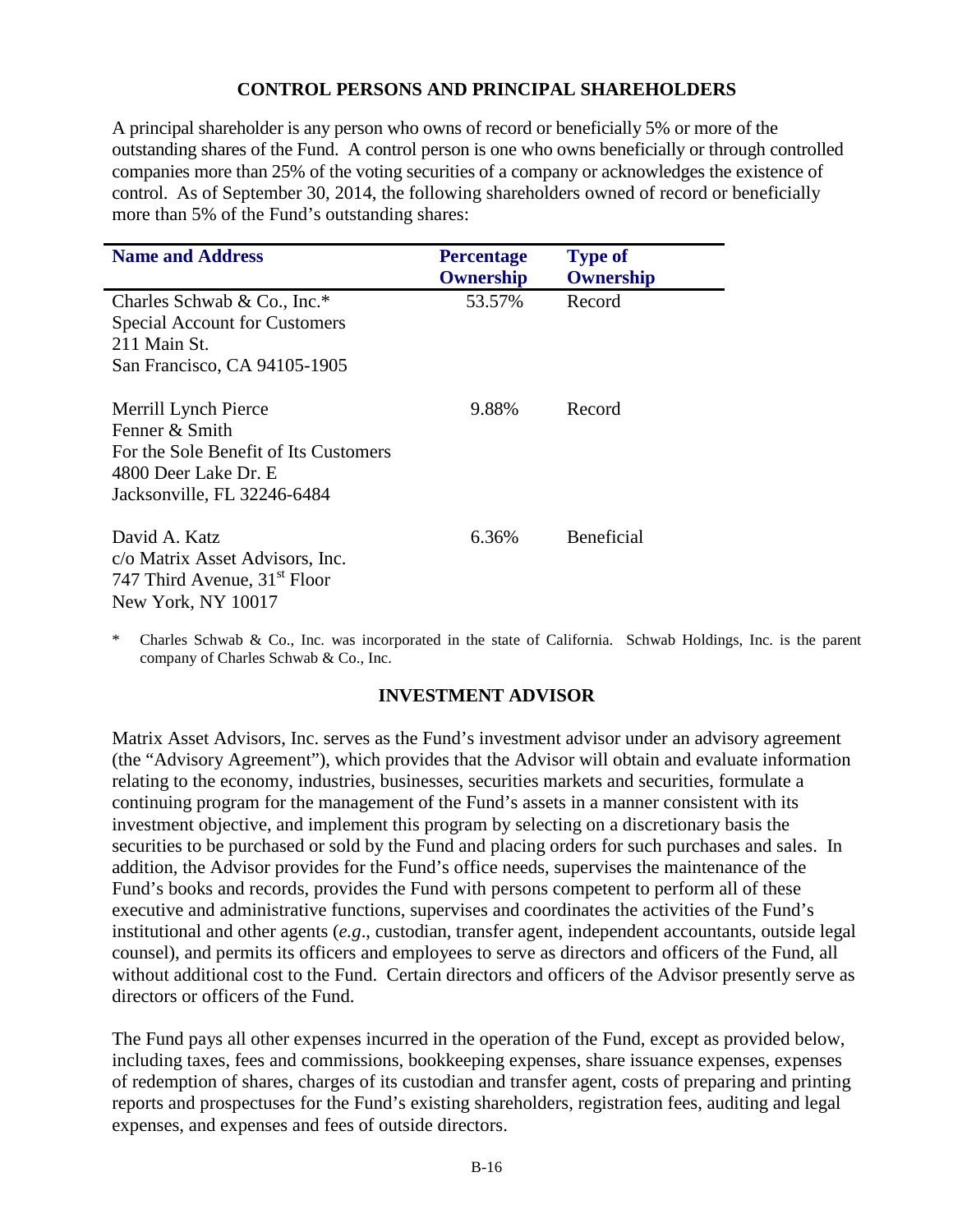The Advisor also has agreed to pay the fees and expenses of printing and distributing reports or prospectuses prepared for the Fund in connection with the offering or sale of its shares, of preparing and setting in type, printing and mailing all advertising and sales literature and all other expenses in connection with the offer and sale of Fund shares not specifically allocated to the Fund.

The Advisory Agreement continues in effect from year to year, if such continuation is specifically approved at least annually by the Board of Directors at a meeting called for that purpose, or by vote of the holders of a majority of the Fund's shares, and in either case, also by a vote of a majority of directors who are not "interested persons" of the Advisor or the Fund within the meaning of the 1940 Act. The Advisory Agreement is subject to termination by either party without penalty on 60 days' written notice to the other and terminates automatically in the event of its assignment.

The Advisory Agreement provides that neither the Advisor, its directors, officers or employees, nor certain other persons performing specific functions for the Fund, shall be liable to the Fund, except for any loss resulting from willful misfeasance, bad faith, gross negligence or reckless disregard of duty.

A discussion regarding the basis for the Board of Directors' approval of the Investment Advisory Agreement is available in the Fund's semi-annual report to shareholders for the period ended December 31, 2013.

The Fund has agreed to pay the Advisor, as compensation for all services rendered, staff and facilities provided and expenses paid or assumed (excluding organizational costs), an annual fee, payable monthly, of 0.75% of the Fund's average daily net assets. The advisory fees paid to the Advisor for the services provided to the Fund for the past three fiscal years were as follows:

| For the Year Ended June 30,                       |             |             |             |
|---------------------------------------------------|-------------|-------------|-------------|
|                                                   | 2014        | 2013        | 2012        |
| <b>Advisory Fees Accrued</b>                      | \$572,791   | \$443,256   | \$612,533   |
| <b>Advisory Fees Waived</b>                       | (\$119,325) | (\$113,203) | (\$135,059) |
| <b>Total Advisory Fees paid</b><br>to the Advisor | \$453,466   | \$330,053   | \$477,474   |

The Advisor has entered into an agreement with the Fund in which the Advisor has agreed to limit the operating expenses of the Fund to the extent necessary to ensure that the expenses of the Fund do not exceed 0.99% of the average annual net assets of the Fund during each fiscal year. This agreement may be terminated at any time, and without payment of any penalty, by the Board of Directors, upon 60 days' written notice to the Advisor. **Currently, the Advisor has agreed not to seek reimbursement of such management fee reductions and/or expense payments.**

## **Control Person of the Investment Advisor**

David A. Katz, President and Chief Investment Officer of the Advisor, beneficially owns more than 50% of the outstanding stock of the Advisor. Accordingly, Mr. Katz is deemed to control the Advisor.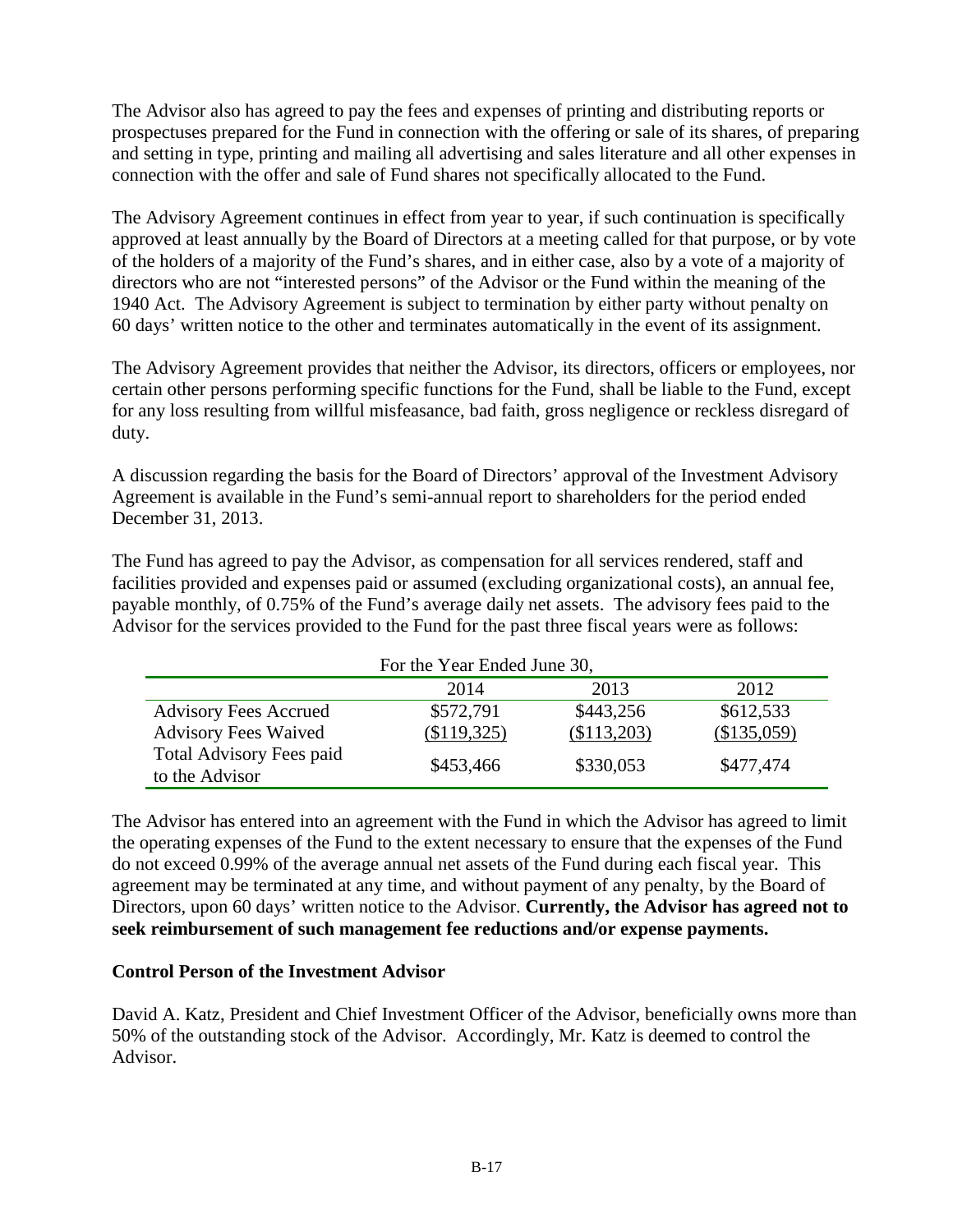## **PORTFOLIO MANAGER**

<span id="page-18-0"></span>Mr. Katz is the Advisor's President and Chief Investment Officer and has overall responsibility for the firm's investment efforts. He graduated *summa cum laude* from Union College with a Bachelor of Arts degree in Economics. He received a Master of Business Administration degree, with a concentration in Finance, from New York University Graduate School of Business in 1987, graduating with distinction. His numerous works on value investing have earned him various awards and distinctions at the undergraduate and graduate levels. Mr. Katz is a CFA charterholder. After initially working at Management Asset Corporation in Westport, Connecticut, Mr. Katz cofounded Value Matrix Management with the late John M. Gates in 1986. He served as the firm's Senior Vice President and Chief Investment Officer and was Head of the Investment Policy Committee. In 1990, he merged the Value Matrix Management organization into Matrix Asset Advisors, Inc. Mr. Katz chairs the Investment Policy Committee and is a Portfolio Manager/Analyst. He appears frequently as a guest on CNBC, Bloomberg Television and Radio, and WCBS-AM in New York and is a regular contributor to TheStreet.com.

#### **Other Accounts Managed**

The following table provides information relating to other accounts managed by Mr. Katz, the Fund's Portfolio Manager, as of June 30, 2014:

| <b>Category of</b><br><b>Account</b>        | <b>Total Number of</b><br><b>Accounts Managed</b> | <b>Total Assets in</b><br><b>Accounts Managed</b> | Number of<br><b>Accounts for</b><br>which<br><b>Advisory Fee is</b><br><b>Based on</b><br><b>Performance</b> | Assets in<br><b>Accounts for</b><br>which Advisory<br>Fee is Based on<br><b>Performance</b> |
|---------------------------------------------|---------------------------------------------------|---------------------------------------------------|--------------------------------------------------------------------------------------------------------------|---------------------------------------------------------------------------------------------|
| Other Registered<br>Investment<br>Companies |                                                   | $$250.61$ million                                 | $\Omega$                                                                                                     | \$0                                                                                         |
| Other Pooled<br>Investment Vehicles         | $\Omega$                                          | \$0                                               | $\Omega$                                                                                                     | \$0                                                                                         |
| <b>Other Accounts</b>                       | 443                                               | $$781.72$ million                                 | $\Omega$                                                                                                     | \$0                                                                                         |

#### **Compensation**

Mr. Katz's compensation in connection with his management of the Fund and other accounts includes a fixed base salary and a performance bonus. He does not receive deferred compensation. Compensation is based on the overall profitability of the Advisor which is driven by the Advisor's aggregate equity performance on its overall assets under management. Compensation is not tied to the performance or assets under management for any specific fund or account.

#### *Base Salary***:**

Mr. Katz receives a fixed annual base salary. Base salary amounts are determined by the compensation committee of the Advisor, based upon a number of factors including the employee's experience, overall performance, responsibilities, and the competitive market place. At Mr. Katz's discretion, a portion of his salary may be contributed to the Advisor's defined benefit plan.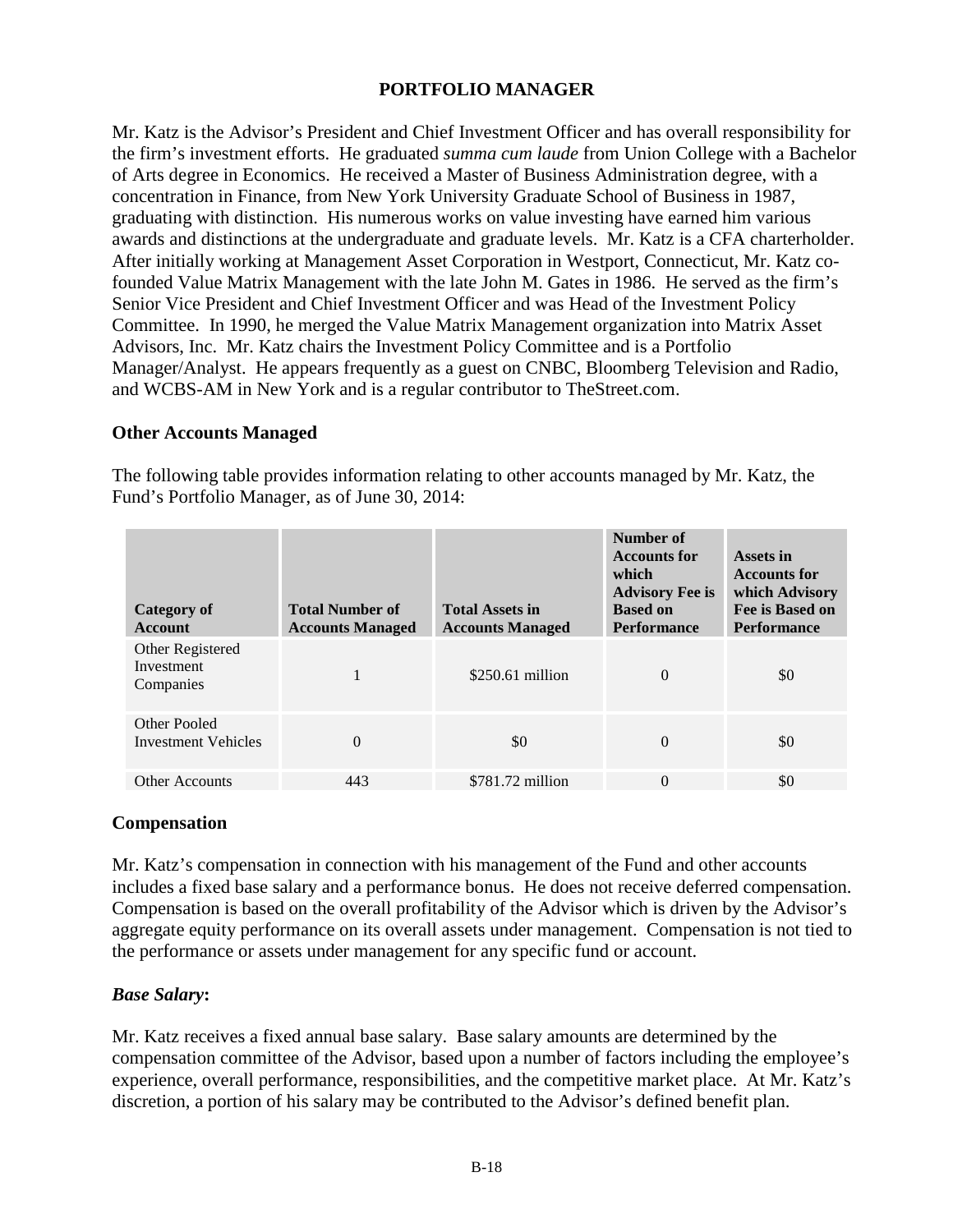Mr. Katz, however, does not receive any additional compensation from the Advisor as a result of his participation in its defined benefit plan.

# *Performance Bonus***:**

Mr. Katz receives a performance bonus that is determined based upon the Advisor's overall profitability, which is driven by both the short- and long-term investment performance (both absolute and relative) and the overall assets under management of the accounts advised by the Advisor, including the Fund. The Advisor uses the  $S\&P 500^{\circ}$  Index as its performance benchmark. Bonus compensation takes into account short- and long-term performance returns. The bonus compensation is not guaranteed, and is paid at the discretion of the Advisor.

## *Retirement Plan:*

Mr. Katz participates in the Advisor's retirement plan. The retirement plan is based upon the Fund's pre-tax and after-tax performance. The Advisor uses the S&P 500 Index as its performance benchmark. Retirement plan compensation is tied to the Advisor's overall profitability, which is driven by the Advisor's short-term as well as long-term investment performance (both absolute and relative) and the Advisor's overall assets under management.

# **Potential Conflicts of Interest**

The Advisor focuses on Large Cap Value, a more concentrated Large Cap Value product, Dividend Income and Dividend Growth strategies for its equity accounts and does not anticipate any conflicts of interest arising between the investment strategy of the Fund and the investment strategy of other accounts due to the policies and procedures that are in place. The Advisor maintains and follows the "MAA Client Trading Policy and Procedures" outlining the method of sequencing trade orders among clients, including the Fund. All orders are aggregated to the extent feasible with the intent to achieve net best execution.

The exception to this would be those accounts with directed brokerage. In general, no priority is to be given to any brokerage house in terms of the timing of orders. Orders will be placed to maximize the number of clients and the number of shares that can be bought or sold for these clients without materially affecting the market and to minimize stock price movement. The allocation of partial orders is based upon a portfolio's weighting in an asset class, industry group, sector and security. Thereafter, partial fills are allocated alphabetically (listing identified as alphabetical from Axys account code and families or grouped accounts are filled at the same time whenever possible). The alphabetical listing will be sorted with a rotation of the alphabet based upon the calendar day of the month. The Advisor makes every effort to maintain a fair order generation and allocation methodology favoring no client or client group and eliminating any perceived conflict of interest.

As the Advisor manages separate client accounts and advises a mutual fund and a closed end fund, the Advisor is cognizant of the issues involved with managing and trading these different accounts. The Advisor has safeguards in place to ensure that no account is advantaged or disadvantaged versus the other accounts.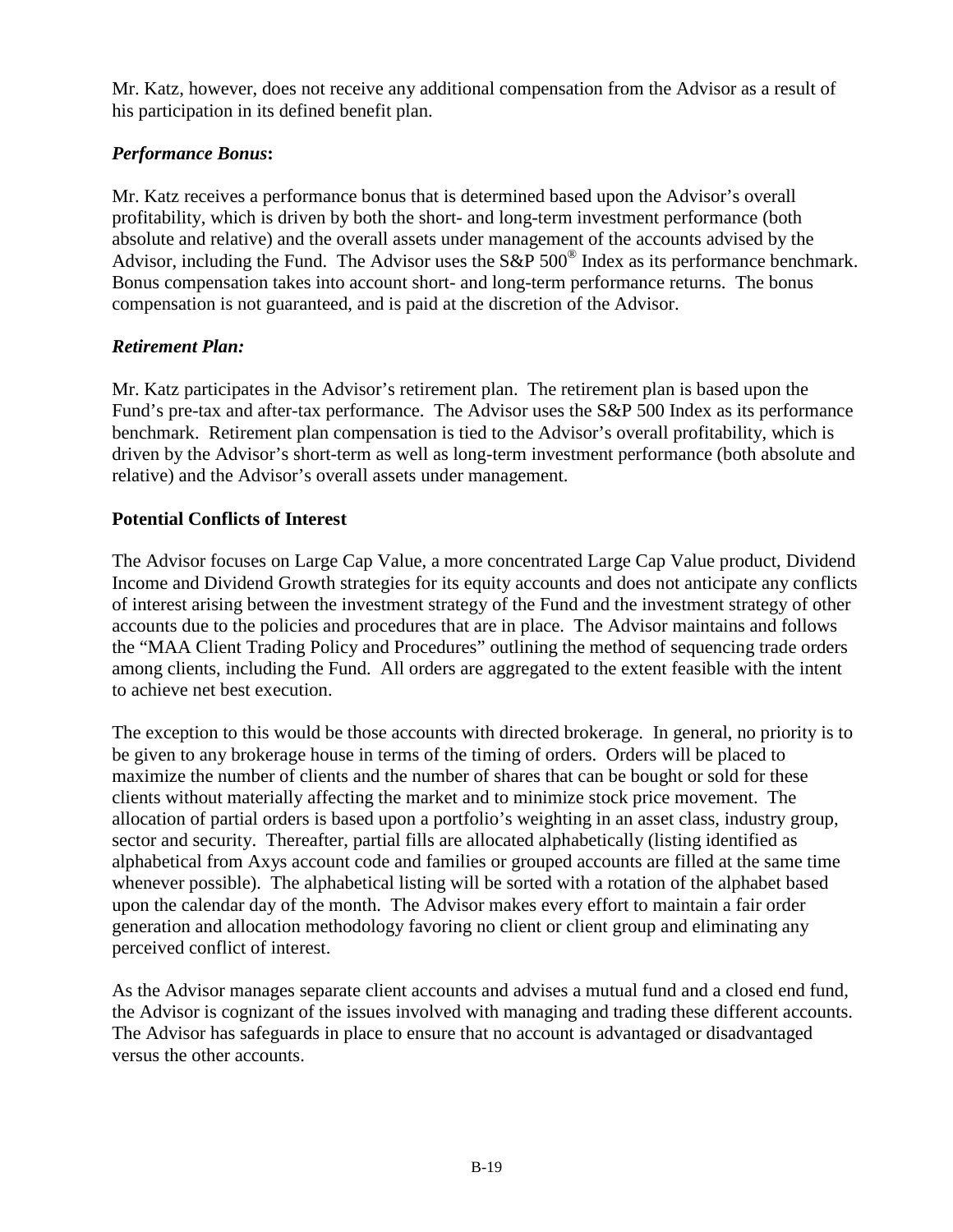#### **Ownership of Fund Securities**

As of June 30, 2014, Mr. Katz beneficially owned over \$1 million worth of equity securities in the Fund.

## **DISTRIBUTOR**

<span id="page-20-0"></span>The Fund's distributor, Quasar Distributors, LLC, 615 East Michigan Street, Milwaukee, Wisconsin 53202, a Delaware limited liability company, is the distributor for the shares of the Fund pursuant to a Distribution Agreement (the "Distribution Agreement") between the Advisor and Distributor. The Distribution Agreement was initially approved by the Board of Directors on November 22, 2002. The Distributor is a registered broker-dealer and member of the Financial Industry Regulatory Authority, Inc. ("FINRA"). Shares of the Fund are offered on a continuous basis. The Distribution Agreement provides that the Distributor, as agent in connection with the distribution of Fund shares, will use its best efforts to distribute the Fund's shares. The Distributor's fees are paid by the Advisor.

## **EXECUTION OF PORTFOLIO TRANSACTIONS**

<span id="page-20-1"></span>Pursuant to the Advisory Agreement, the Advisor determines which securities are to be purchased and sold by the Fund and which broker-dealers are eligible to execute the Fund's portfolio transactions. Purchases and sales of securities in the over-the-counter market will generally be executed directly with a "market-maker" unless, in the opinion of the Advisor, a better price and execution can otherwise be obtained by using a broker for the transaction.

Purchases of portfolio securities for the Fund also may be made directly from issuers or from underwriters. Where possible, purchase and sale transactions will be effected through dealers (including banks) which specialize in the types of securities which the Fund will be holding, unless better executions are available elsewhere. Dealers and underwriters usually act as principal for their own accounts. Purchases from underwriters will include a concession paid by the issuer to the underwriter and purchases from dealers will include the spread between the bid and the asked price. If the execution and price offered by more than one dealer or underwriter are comparable, the order may be allocated to a dealer or underwriter that has provided research or other services as discussed below.

In placing portfolio transactions, the Advisor will use its reasonable efforts to choose broker-dealers capable of providing the services necessary to obtain the most favorable price and execution available. The full range and quality of services available will be considered in making these determinations, such as the size of the order, the difficulty of execution, the operational facilities of the firm involved, the firm's risk in positioning a block of securities, and other factors. The Advisor considers such information, which is in addition to and not in lieu of the services required to be performed by it under the Advisory Agreement with the Fund, to be useful in varying degrees, but of indeterminable value. Portfolio transactions may be placed with broker-dealers who sell shares of the Fund subject to rules adopted by the FINRA and SEC and in accordance with any policies and procedures adopted by the Fund pursuant to such rules.

While it is the Fund's general policy to seek first to obtain the most favorable price and execution available in selecting a broker-dealer to execute portfolio transactions for the Fund, in accordance with Section 28(e) of the Securities Exchange Act of 1934, as amended, when it is determined that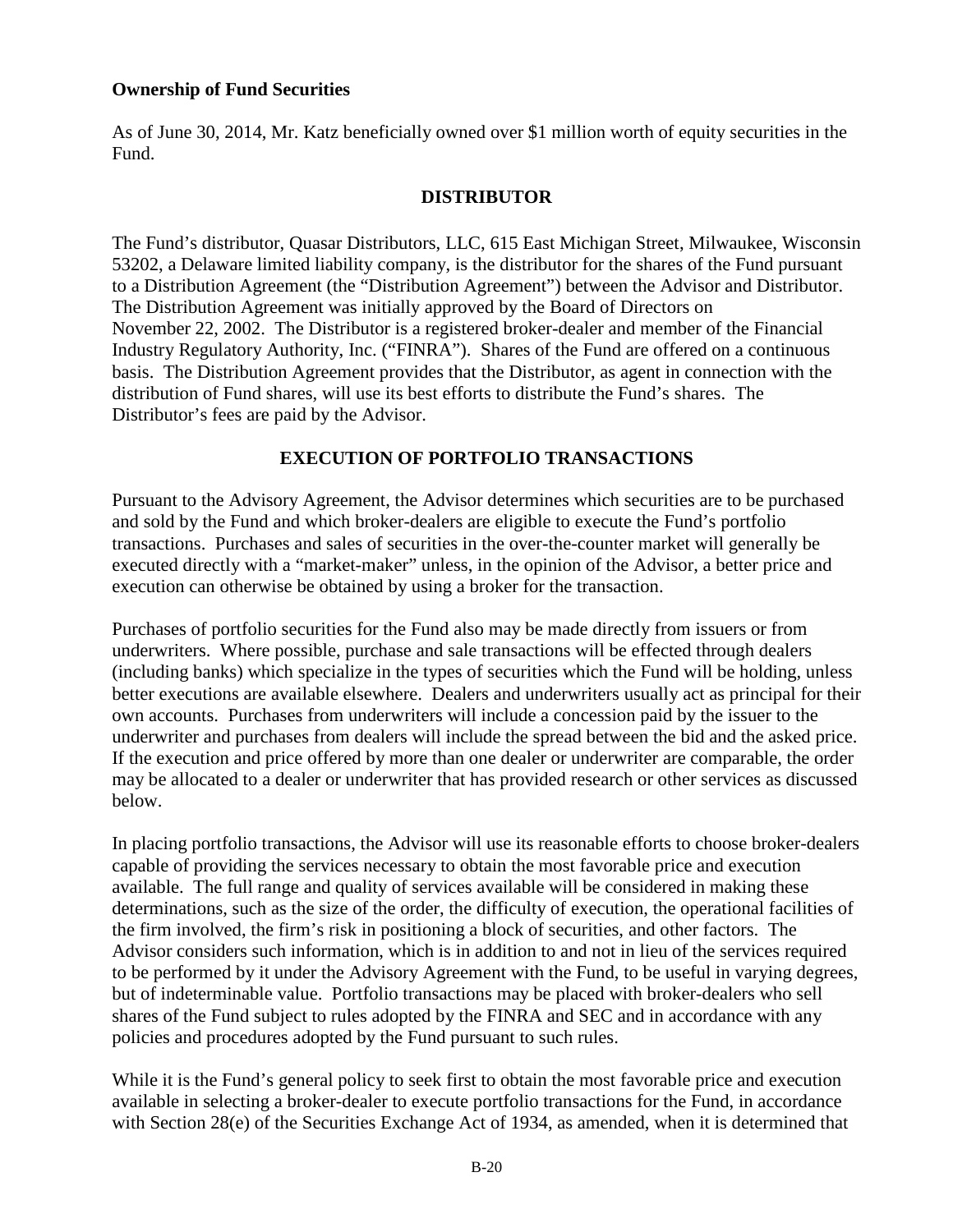more than one broker-dealer can deliver best execution, weight is also given to the ability of a broker-dealer to furnish brokerage and research services to the Fund or to the Advisor, even if the specific services are not directly useful to the Fund and may be useful to the Advisor in advising other clients. In negotiating commissions with a broker or evaluating the spread to be paid to a dealer, the Fund may therefore pay a higher commission or spread than would be the case if no weight were given to the furnishing of these supplemental services, provided that the amount of such commission or spread has been determined in good faith by the Advisor to be reasonable in relation to the value of the brokerage and/or research services provided by such broker-dealer. The standard of reasonableness is to be measured in light of the Advisor's overall responsibilities to the Fund.

Investment decisions for the Fund are made with the Fund's specific investment objective and strategies in mind. Nevertheless, it is possible that at times identical securities will be acceptable for both the Fund and one or more of such client accounts or mutual funds. In such event, the position of the Fund and such client account(s) or mutual funds in the same issuer may vary and the length of time that each may choose to hold its investment in the same issuer may likewise vary. However, to the extent any of these client accounts or mutual funds seek to acquire the same security as the Fund at the same time, the Fund may not be able to acquire as large a portion of such security as it desires, or it may have to pay a higher price or obtain a lower yield for such security. Similarly, the Fund may not be able to obtain as high a price for, or as large an execution of, an order to sell any particular security at the same time. If one or more of such client accounts or mutual funds simultaneously purchases or sells the same security that the Fund is purchasing or selling, each day's transactions in such security will be allocated between the Fund and all such client accounts or mutual funds in a manner deemed equitable by the Advisor, taking into account the respective sizes of the accounts and the amount being purchased or sold. It is recognized that in some cases this system could have a detrimental effect on the price or value of the security insofar as the Fund is concerned. In other cases, however, it is believed that the ability of the Fund to participate in volume transactions may produce better executions for the Fund.

The Fund does not effect securities transactions through brokers in accordance with any formula, and it does not direct securities transactions to brokers in exchange for selling shares of the Fund. To the knowledge of the Fund's management, no Director or Officer of the Fund has any material direct or indirect interest in any broker that will effect the Fund's portfolio transactions.

| <b>Brokerage Commissions Paid</b><br>During the Fiscal Year Ended June 30, |          |          |  |
|----------------------------------------------------------------------------|----------|----------|--|
| 2014                                                                       | 2013     | 2012     |  |
| \$53,536                                                                   | \$59,409 | \$52,185 |  |

The Fund paid the following amounts in brokerage commissions during the past three fiscal years:

Of the above amounts, the following amounts were paid to firms for research, statistical or other services provided to the Advisor:

| 0.10 | 2012 |
|------|------|
| ΨΩ   | ╰    |

The Fund acquired securities of its regular brokers or dealers (as defined in Rule 10b-1 under the 1940 Act) during the most recent fiscal year.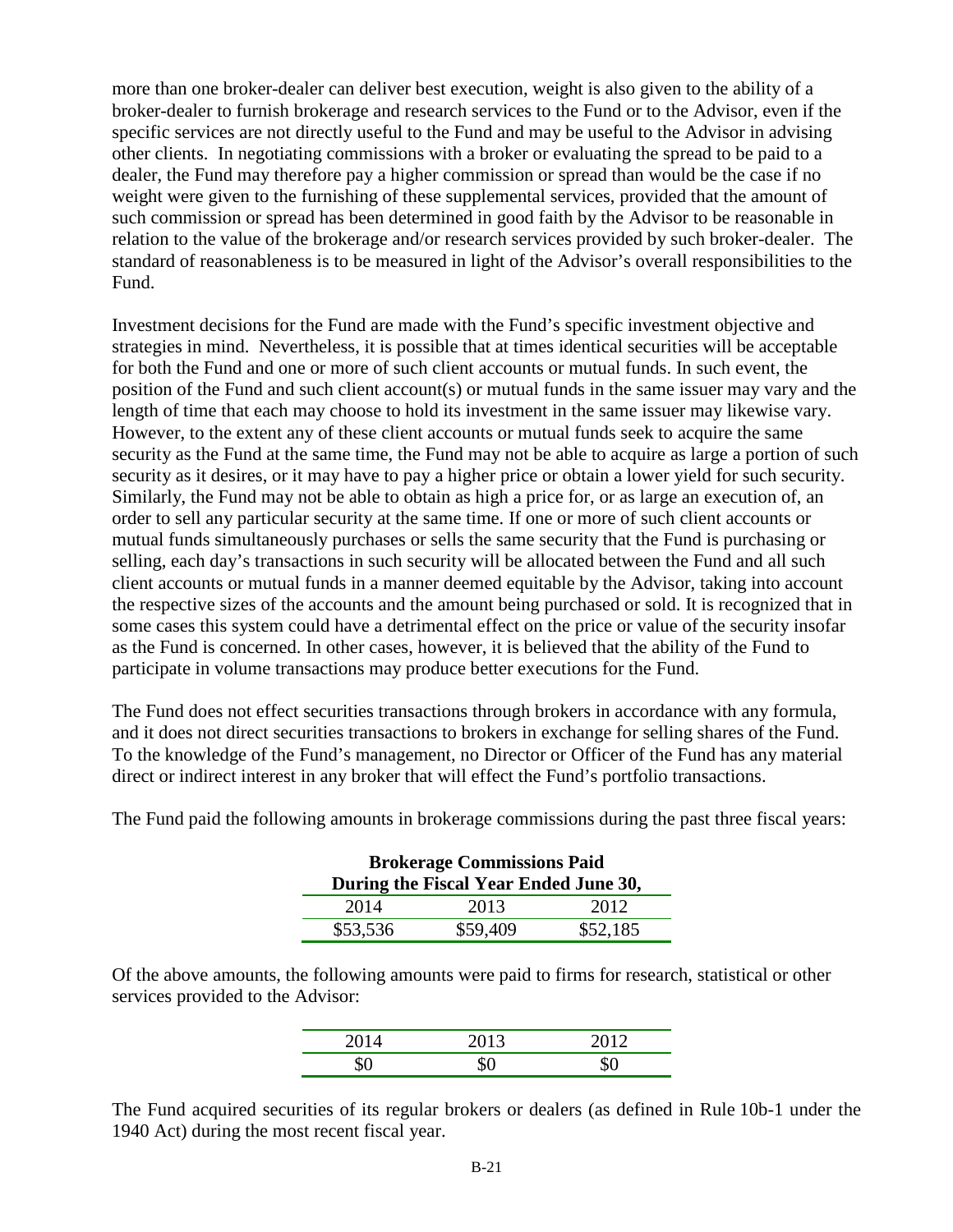| <b>Broker</b>         | Amount                    |
|-----------------------|---------------------------|
| <b>Morgan Stanley</b> | \$2,408,585               |
| JP Morgan Chase       | $\frac{1}{2}$ \$3,117,242 |

## **PORTFOLIO TURNOVER**

<span id="page-22-0"></span>Although the Fund generally will not invest for short-term investment purposes, portfolio securities may be sold without regard to the length of time they have been held when, in the opinion of the Advisor, investment considerations warrant such action. Portfolio turnover rate is calculated by dividing (1) the lesser of purchases or sales of portfolio securities for the fiscal year by (2) the monthly average of the value of portfolio securities owned during the fiscal year. A 100% turnover rate would occur if all the securities in the Fund's portfolio, with the exception of securities whose maturities at the time of acquisition were one year or less, were sold and either repurchased or replaced within one year. A high rate of portfolio turnover (100% or more) generally leads to higher transaction costs and may result in a greater number of taxable transactions. See "Execution of Portfolio Transactions," above.

The Fund's annual portfolio turnover rates for the past two fiscal years are as follows:

| <b>Year Ended June 30,</b> |      |
|----------------------------|------|
| 2014                       | 2013 |
| $41\%*$                    | 15%  |

\*Portfolio turnover is more extensive than normal, due to a large shareholder purchase and subsequent redemption.

## **MARKETING AND SUPPORT PAYMENTS**

<span id="page-22-1"></span>The Advisor, out of its own resources and without additional cost to the Fund or its shareholders, may provide additional cash payments or other compensation to certain financial intermediaries ("Financial Intermediaries") who sell shares of the Fund. The Advisor does not currently intend to make such payments, but reserves the right to initiate payments in the future without notice to shareholders. These payments may be divided into categories as follows:

#### **Support Payments**

The Advisor may make payments to certain Financial Intermediaries in connection with the eligibility of the Fund to be offered in certain programs and/or in connection with meetings between the Fund's representatives and Financial Intermediaries and their sales representatives. Such meetings may be held for various purposes, including providing education and training about the Fund and other general financial topics to assist Financial Intermediaries' sales representatives in making informed recommendations to, and decisions on behalf of, their clients.

#### **Entertainment, Conferences and Events**

The Advisor also may provide non-cash compensation to sales representatives of Financial Intermediaries in the form of (1) occasional gifts; (2) occasional meals, tickets or other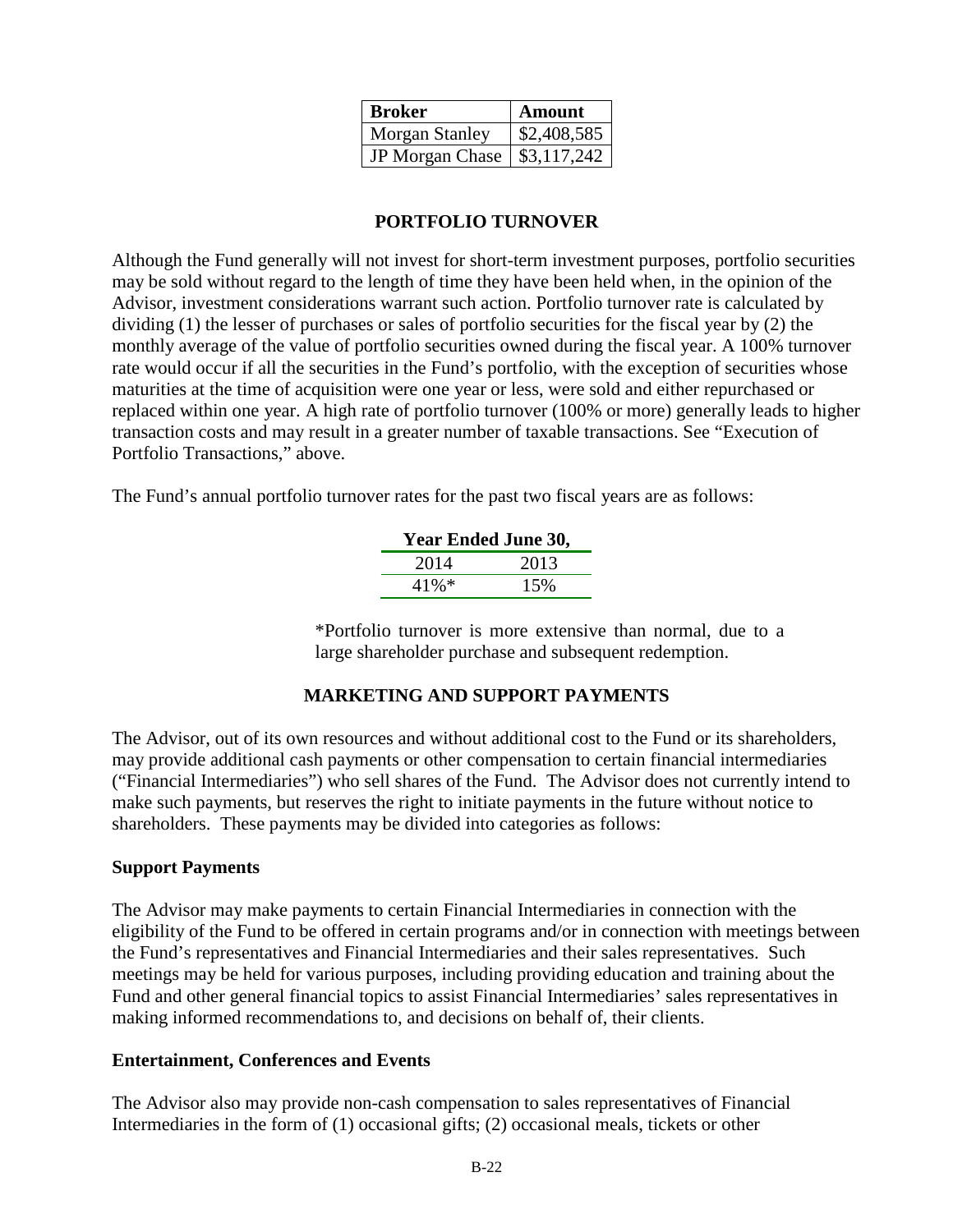entertainments; and/or (3) sponsorship support for the Financial Intermediary's client seminars and cooperative advertising. In addition, the Advisor may pay for exhibit space or sponsorships at regional or national events of Financial Intermediaries.

The prospect of receiving, or the receipt of additional payments or other compensation as described above by Financial Intermediaries may provide such intermediaries and/or their salespersons with an incentive to favor sales of shares of the Fund, and other mutual funds whose affiliates make similar compensation available, over sale of shares of mutual funds (or non-mutual fund investments) not making such payments. You may wish to take such payment arrangements into account when considering and evaluating any recommendations relating to the Fund shares.

As of the date of this SAI, the Advisor does not have agreements with any firms to pay such support payments. Future support payments may be structured in three ways: (1) as a percentage of net sales; (2) as a percentage of net assets; and/or (3) a flat fee.

# **ADDITIONAL PURCHASE AND REDEMPTION INFORMATION**

<span id="page-23-0"></span>The information provided below supplements the information contained in the Prospectus regarding the purchase and redemption of Fund shares.

## **How to Buy Shares**

The public offering price of the Fund shares is the Fund's net asset value ("NAV"). Shares are purchased at the public offering price next determined after the Fund's transfer agent receives your order in proper form as discussed in the Prospectus. In order to receive that day's public offering price, the Fund's transfer agent must receive your order in proper form before the close of regular trading on the New York Stock Exchange ("NYSE"), normally 4:00 p.m., Eastern Time.

The NYSE annually announces the days on which it will not be open for trading. The most recent announcement indicates that it will not be open on weekends and on the following days: New Year's Day, Martin Luther King Jr. Day, Presidents' Day, Good Friday, Memorial Day, Independence Day, Labor Day, Thanksgiving Day and Christmas Day. However, the NYSE may close on days not included in that announcement.

*Automatic Investment Plan.* As discussed in the Prospectus, the Fund provides an automatic investment plan for the convenience of investors who wish to purchase shares of the Fund on a regular basis. All record keeping and custodial costs of the automatic investment plan are paid by the Fund. The market value of the Fund's shares is subject to fluctuation, so before undertaking any plan for systematic investment, the investor should keep in mind that this plan does not assure a profit, and does not protect against depreciation in declining markets.

# **How to Sell Shares**

You can sell your Fund shares any day the NYSE is open for regular trading.

*Delivery of redemption proceeds.* Payments to shareholders for shares of the Fund redeemed directly from the Fund will be made as promptly as possible but no later than seven days after receipt by the Fund's transfer agent of the written request in proper form, with the appropriate documentation as stated in the Prospectus, except that the Fund may suspend the right of redemption or postpone the date of payment during any period when (a) trading on the NYSE is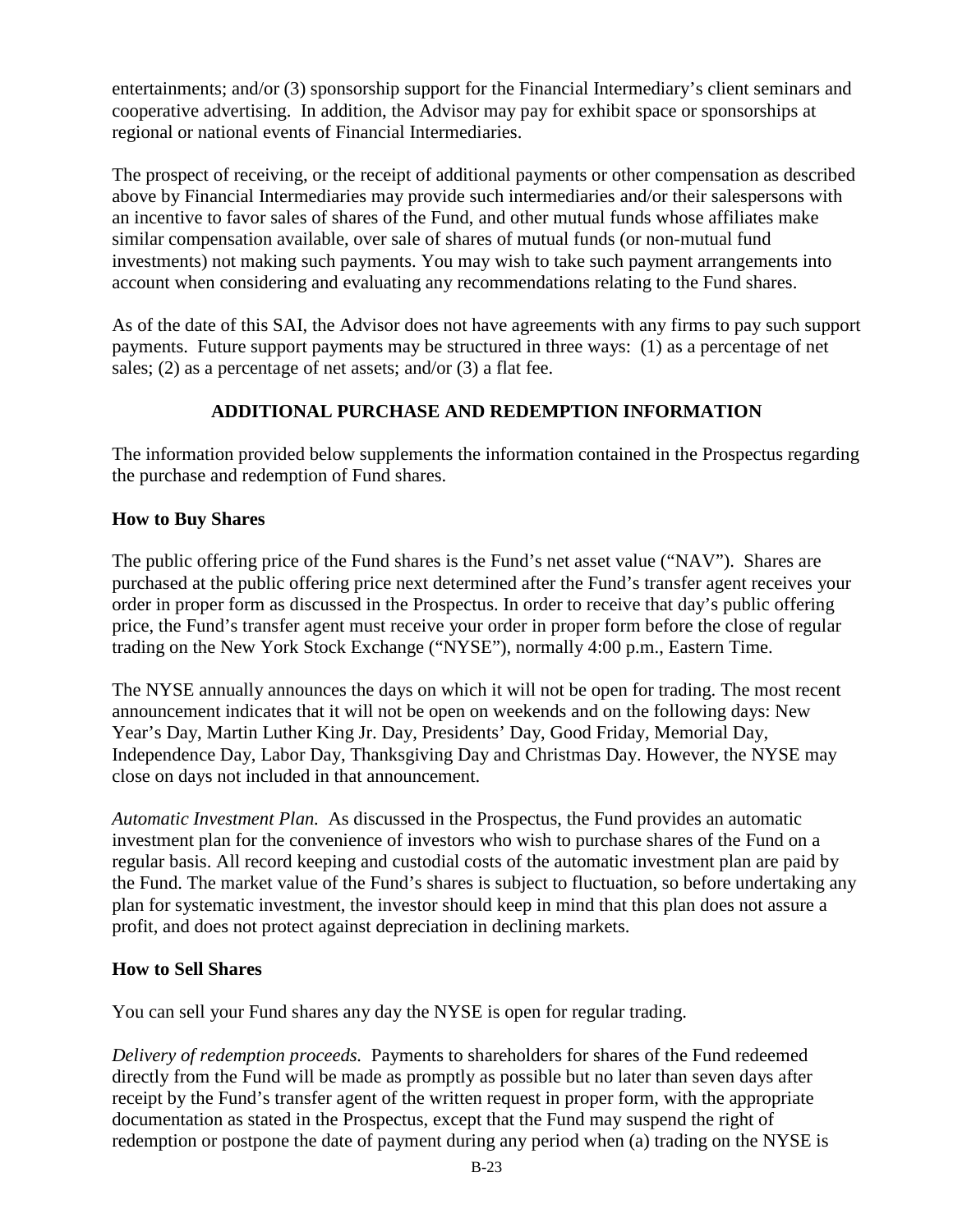restricted as determined by the SEC or the NYSE is closed other than for weekends and holidays; (b) an emergency exists as determined by the SEC making disposal of portfolio securities or valuation of net assets of the Fund not reasonably practicable; or (c) for such other period as the SEC may permit for the protection of the Fund's shareholders. Under unusual circumstances, the Fund may suspend redemptions, or postpone payment for more than seven days, but only as authorized by SEC rules.

The value of shares on redemption or repurchase may be more or less than the investor's cost, depending upon the market value of the Fund's portfolio securities at the time of redemption or repurchase.

*Redemptions-in-kind.* The Fund has made an election pursuant to Rule 18f-1 under the 1940 Act which obligates it to pay in cash all redemptions to any shareholder of record unless a shareholder requests a redemption, within a 90-day period, of shares having a value in excess of (i) \$250,000, or (ii) 1% of the Fund's NAV, whichever is less. In this case, the Fund is permitted to pay the redemption price in whole or in part by a distribution of securities from its portfolio. In that event, the value of the securities distributed would be equal to the amount redeemed, determined at the same time, and in the same manner, as the redemption price is determined. Shareholders who receive redemption payments in securities may incur brokerage costs in converting the securities they receive into cash and will bear any market risks associated with such securities until they are converted into cash. For federal income tax purposes, redemptions-in-kind are taxed in the same manner as redemptions paid in cash.

# **DISTRIBUTIONS AND TAX INFORMATION**

## <span id="page-24-0"></span>**Distributions**

Distributions of the Fund's net investment income and net capital gains from the sale of securities, if any, are generally made annually. The Fund expects to distribute any undistributed net investment income on or about December 31 of each year. Any net capital gains realized through the period ended October 31 of each year will also be distributed by December 31 of each year.

Each distribution by the Fund is accompanied by a brief explanation of the form and character of the distribution. In January of each year, the Fund will issue to each shareholder a statement of the federal income tax status of all distributions.

## **Tax Information**

The Fund intends to qualify and elect to be treated as a "regulated investment company" under Subchapter M of the Internal Revenue Code of 1986, as amended (the "Code"), and, as such, should pay no federal income or excise taxes on net income distributed to Fund shareholders, provided that the Fund complies with all applicable requirements regarding the source of its income, diversification of its assets, and timing and amount of its distributions. Consistent with the distribution requirements of the Code, each year the Fund intends to distribute substantially all of its investment company taxable income and any net capital gain, after offsetting against any available capital loss carryovers for each fiscal year. Investment company taxable income generally consists of interest, dividends, net short-term capital gain, and net gain from foreign currency transactions, less expenses. The availability of investment company taxable income for distributions is dependent on the level of the Fund's income and expenses, and the actual amount and timing of any distribution is subject to the discretion of the Board of Directors.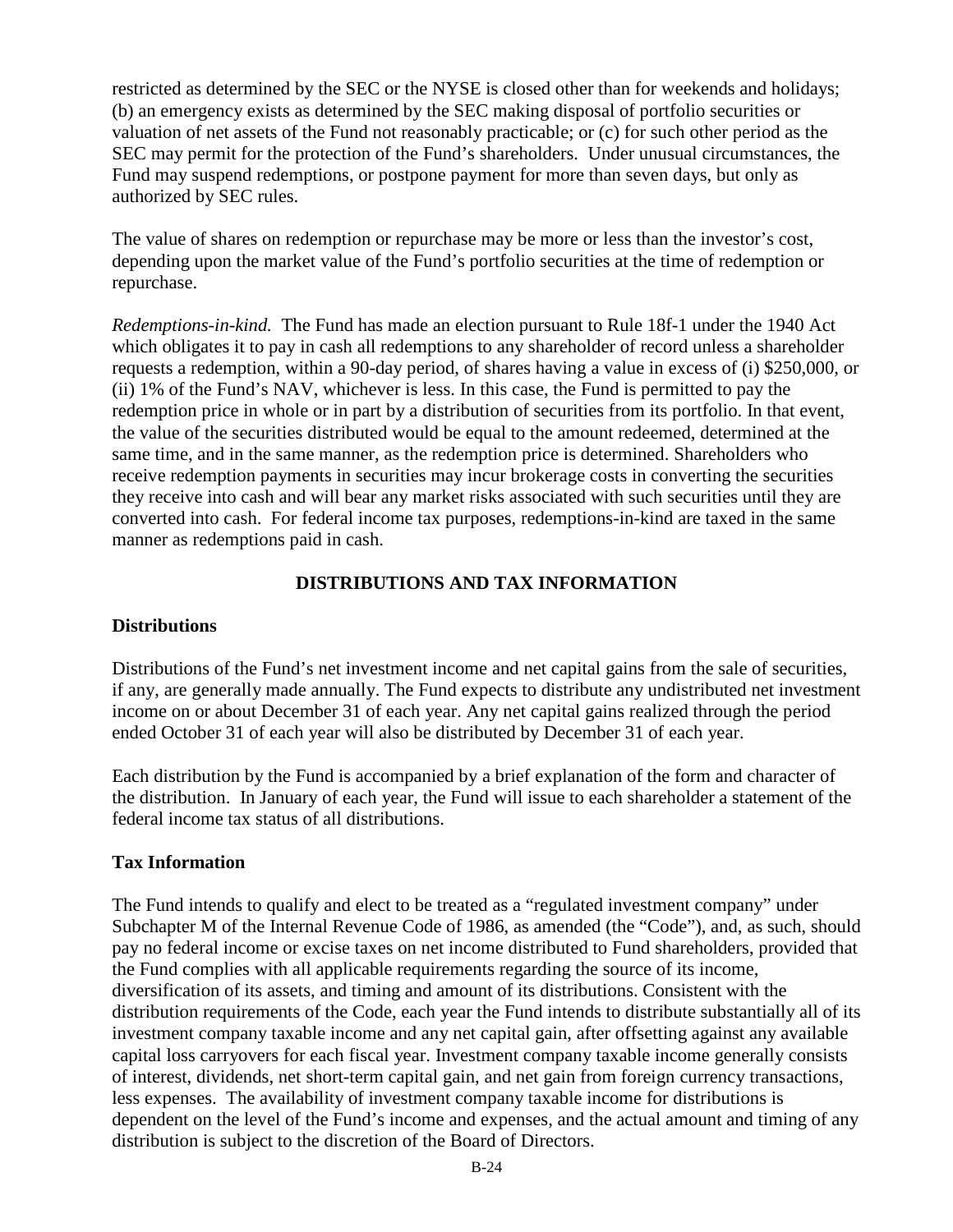Distributions of investment company taxable income received by corporate shareholders may be eligible for the intercorporate dividends-received deduction. The intercorporate dividends-received deduction will apply to that portion of the distributions of investment company taxable income attributable to dividends received by the Fund from U.S. corporations and designated by the Fund as qualifying for the dividends-received deduction. Among other limitations, any distributions of investment company taxable income made by the Fund will not be eligible for the intercorporate dividends-received deduction with respect to shares which are held by a corporate shareholder for 45 days or less during the 91-day period beginning 45 days before the distribution becomes exdividend. Net capital gain distributions do not qualify for the intercorporate dividends-received deduction.

For non-corporate shareholders, a portion of the distributions of investment company taxable income made by the Fund may consist of qualified dividend income eligible for taxation at the reduced rates applicable to long-term capital gains, to the extent the Fund reports the amount distributed as qualified dividend income and the shareholder meets certain holding period requirements with respect to his or her Fund shares. Except as discussed above, distributions of investment company taxable income are taxable to shareholders as ordinary income (for noncorporate shareholders, currently taxed at a maximum rate of 39.6%).

Net capital gain distributions are taxable to shareholders as long-term capital gains (for noncorporate shareholders, currently taxed at a maximum rate of 20%) regardless of the length of time shares have been held. Distributions of net capital gain are not eligible for qualified dividend income treatment or the dividends-received deduction referred to above.

Shareholders should carefully consider the impact of buying Fund shares just before the declaration of a distribution of investment company taxable income or net capital gain. Any such distribution paid shortly after a purchase of shares will reduce the NAV of the shares by the amount of the distribution. The distribution, though in effect a partial return of capital (to the extent it is paid on the shares so purchased), would be taxable as described above.

Shareholders will recognize gain or loss upon the sale or redemption of Fund shares. Such gain or loss will be capital gain or loss if the shares were held as capital assets by the shareholder and will be long-term or short-term depending upon the shareholder's holding period for such shares. If a shareholder's holding period exceeds 12 months, any gain on the sale or redemption of Fund shares may be eligible for the reduced federal income tax rates applicable to long-term capital gains.

At June 30, 2014, the Fund has \$9,628,081 of capital loss carryover, of which \$8,130,057 expires June 30, 2018 and \$1,498,024 expires June 30, 2017.

Certain individuals, trusts and estates may be subject to a Medicare tax of 3.8% (in addition to the regular income tax). The Medicare tax is imposed on the lesser of a taxpayer's (i) investment income, net of deductions properly allocable to such income or (ii) the amount by which the taxpayer's modified adjusted gross income exceeds certain thresholds (\$250,000 for married individuals filing jointly, \$200,000 for unmarried individuals and \$125,000 for married individuals filing separately). The Fund's distributions are includable in a shareholder's investment income for purposes of this Medicare tax. In addition, any capital gain realized upon the sale or redemption of Fund shares is includable in a shareholder's investment income for purposes of this Medicare tax.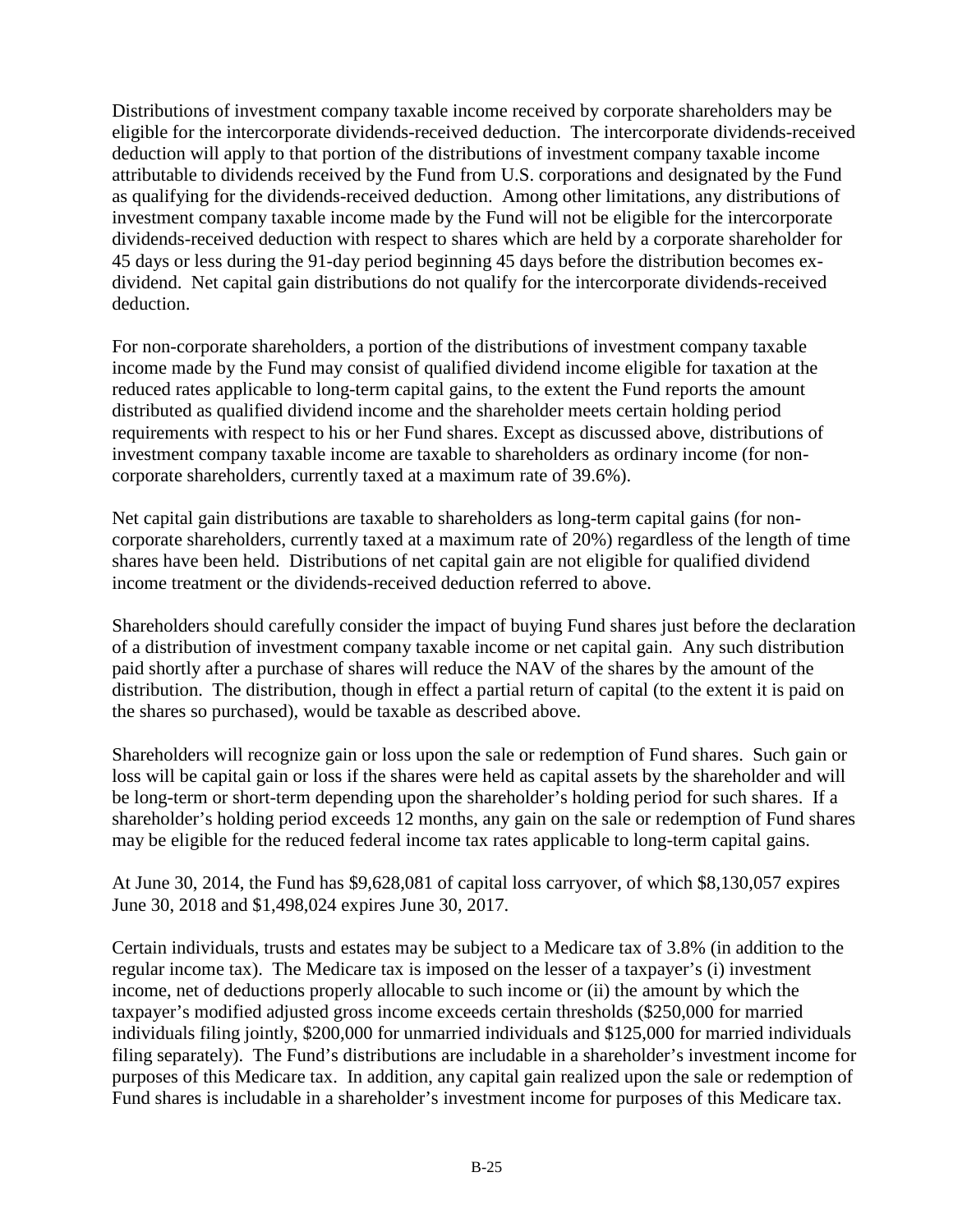If the Fund fails to qualify as a regulated investment company for any reason and fails to obtain relief following a failure, the Fund would be subject to taxation as a corporation. In such case, in addition to federal corporate income taxes, other state and local income taxes applicable to corporations may also apply. Distributions to you would be taxed as dividend income to the extent of the Fund's then current and accumulated earnings and profits. Such dividends may be eligible for the special tax treatment applicable to qualified dividend income discussed above.

Under the Foreign Account Tax Compliance Act ("FACTA"), the Fund may be required to withhold a generally nonrefundable 30% tax on distributions of investment company taxable income paid after June 30, 2014 and distributions of net capital gain and the gross proceeds of a sale or redemption of Fund shares paid after December 31, 2016 to (i) certain "foreign financial institutions" unless such foreign financial institution agrees to verify, monitor, and report to the IRS the identity of certain of its accountholders, among other things (or unless such entity is deemed compliant under the terms of an intergovernmental agreement entered into between the United States and the entity's country of residence), and (ii) certain "non-financial foreign entities" unless such entity certifies to the Fund that it does not have any substantial U.S. owners or provides the name, address, and taxpayer identification number of each substantial U.S. owner, among other things. This FATCA withholding tax could also affect the Fund's return on its investments in foreign securities or affect a shareholder's return if the shareholder holds its Fund shares through a foreign intermediary. You are urged to consult your tax advisor regarding the application of this FATCA withholding tax to your investment in the Fund and the potential certification, compliance, due diligence, reporting, and withholding obligations to which you may become subject in order to avoid this withholding tax.

The foregoing is a summary discussion of the federal income tax consequences of certain aspects of an investment in the Fund and is based on federal income tax laws and regulations in effect on the date of this SAI. This discussion is not intended to be comprehensive and investors are urged to consult their tax advisors concerning specific questions regarding federal, state and local taxation.

#### **COST BASIS REPORTING**

<span id="page-26-0"></span>The Fund is required to report to certain shareholders and the IRS the cost basis of shares acquired on or after January 1, 2012 ("covered shares") when such shareholders sell or redeem these shares. These requirements do not apply to shares held through a tax-deferred arrangement, such as a 401(k) plan or an IRA, or to shares held by tax-exempt organizations, banks, financial institutions, corporations (other than S corporations), credit unions, and certain other entities and governmental bodies. Shares acquired before January 1, 2012 ("non-covered shares") are treated as if held in a separate account from covered shares. The Fund is not required to determine or report your cost basis in non-covered shares and is not responsible for the accuracy or reliability of any information provided for non-covered shares.

The cost basis of a share is generally its purchase price adjusted for distributions, returns of capital, and other corporate actions. Cost basis is used to determine whether the sale or redemption of a share results in a capital gain or loss. If you sell or redeem covered shares during any year, then the Fund will report the gain or loss, cost basis, and holding period of such covered shares to you and the IRS on Form 1099.

A cost basis method is the method by which the Fund determines which specific shares are deemed to be sold or redeemed when you sell or redeem less than your entire holding of Fund shares and have made multiple purchases of Fund shares on different dates at differing net asset values. If you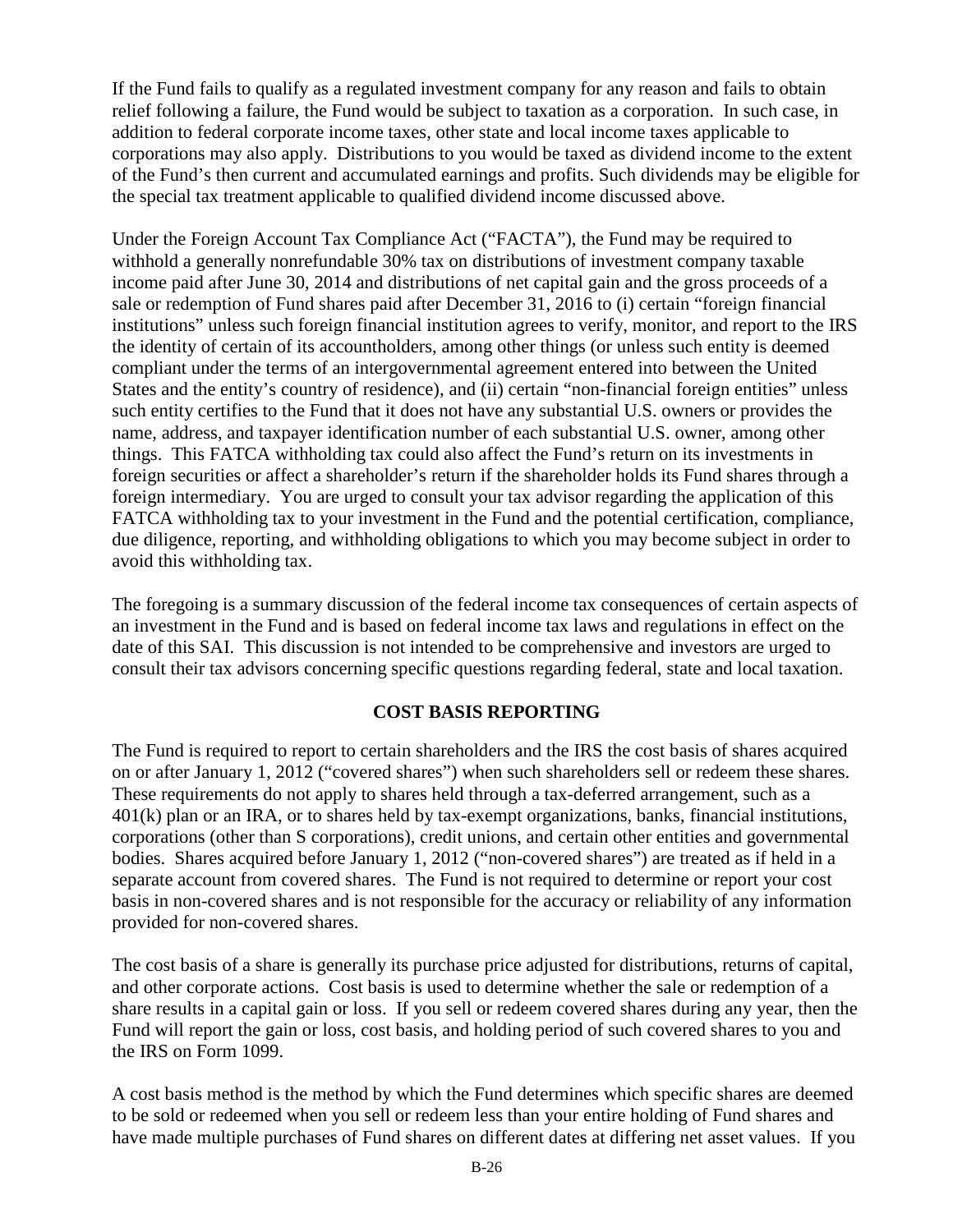do not affirmatively elect a cost basis method, the Fund will use the average cost method, which averages the basis of all Fund shares in your account regardless of holding period, and shares sold or redeemed are deemed to be those with the longest holding period first. You may elect in writing (and not over the telephone) any alternate IRS-approved cost basis method to calculate the cost basis in your covered shares.

The default cost basis method applied by the Fund or the alternate method elected by you may not be changed after the settlement date of a sale or redemption of Fund shares.

If you hold Fund shares through a broker or another nominee, please contact that broker or nominee with respect to the reporting of cost basis and available elections for your account.

You are encouraged to consult your tax adviser regarding the application of these cost basis reporting rules and, in particular, which cost basis calculation method you should elect.

#### **DETERMINATION OF SHARE PRICE**

<span id="page-27-0"></span>As noted in the Prospectus, the NAV of the Fund will be determined once daily as of the close of public trading on the NYSE (normally, 4:00 p.m., Eastern Time) on each day that the NYSE is open for trading. The Fund does not expect to determine the NAV of its shares on any day when the NYSE is not open for trading even if there is sufficient trading in its portfolio securities on such days to materially affect the NAV per share. However, the NAV of the Fund's shares may be determined on days the NYSE is closed or at times other than 4:00 p.m., Eastern Time, if the Board of Directors decides it is necessary.

The Fund may have portfolio securities that are primarily listed on foreign exchanges that trade on weekdays or other days when the Fund does not price its shares, and thus the value of the Fund's shares may change on days when shareholders will not be able to purchase or redeem the Fund's shares. In addition, with regard to foreign securities and certain domestic securities (*e.g*., domestic securities traded on an exchange that closes early), a significant event occurring after the close of trading but before the valuation of the Fund's NAV may mean that the closing price for the security may not constitute a readily available market quotation and may accordingly require that the security be priced at its fair value in accordance with the fair value procedures established by the Fund. The Advisor will monitor for significant events that may call into question the reliability of market quotations. Such events may include: situations relating to a single issue in a market sector; significant fluctuations in U.S. or foreign markets; natural disasters, armed conflicts, governmental actions or other developments not tied directly to the securities markets. Where the Advisor determines that an adjustment should be made in the security's value because significant intervening events have caused the Fund's NAV to be materially inaccurate, the Advisor will seek to have the security "fair valued" in accordance with the Fund's fair value procedures. Fair value pricing involves judgments that are inherently subjective and inexact and it is not possible to determine with certainty when, and to what extent, an event will affect a market price. As a result, there can be no assurance that fair value pricing will reflect actual market value and it is possible that the fair value determined for a security may differ materially from the value that could be realized upon the sale of the security.

The NAV per share of the Fund is calculated as follows: all liabilities incurred or accrued are deducted from the valuation of total assets which includes accrued but undistributed income; the resulting net assets are divided by the number of shares of the Fund outstanding at the time of the valuation and the result (adjusted to the nearest cent) is the NAV per share.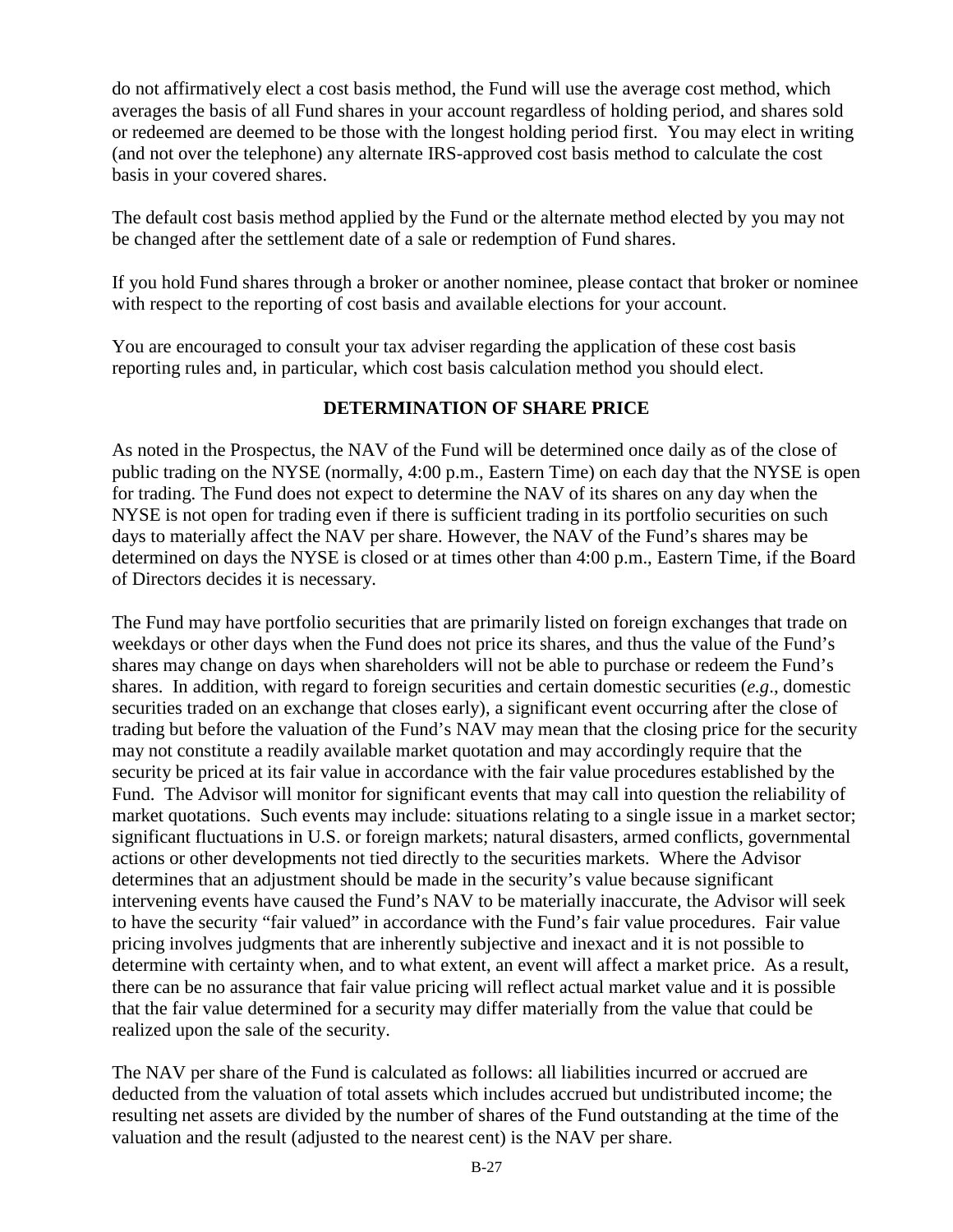An example of how the Fund calculated its total offering price per share as of June 30, 2014 is as follows:

> $Net Assets = NAV per Share$ Shares Outstanding \$81,002,911 \$63.32 1,279,290

# **DISCLOSURE OF PORTFOLIO HOLDINGS**

<span id="page-28-0"></span>The Board of Directors has adopted the Advisor's policies and procedures relating to the disclosure of Fund portfolio holdings information (the "Policy"). The Policy prohibits the disclosure of portfolio holdings unless:

- (1) the disclosure is in response to a regulatory request and the Fund's Chief Compliance Officer (the "CCO") has authorized such disclosure;
- (2) the disclosure is to a mutual fund rating or statistical agency or person performing similar functions where there is a legitimate business purpose for such disclosure and such entity has signed a confidentiality or similar agreement including a duty not to trade on such information, where available, with the Fund or its agents and the CCO has authorized such disclosure (procedures to monitor the use of any non-public information by these entities may include the use of (a) annual certifications reaffirming that the entity has utilized such information in accordance with the terms of the agreement between the entity and the Fund or its agents or (b) the conditioning of the receipt of such information upon the entity agreeing to maintain the confidentiality of the information, along with other representations, where such representations accompany the transmittal of the information);
- (3) the disclosure is made to parties involved in the investment process, administration or custody of the Fund, including its board of directors;
- (4) the disclosure is in connection with (a) a quarterly, semi-annual or annual report that is available to the public or (b) other periodic disclosure that is publicly available; or
- (5) the disclosure is made pursuant to prior written approval of the CCO.

The Advisor shall not accept on behalf of itself, its affiliates or the Fund any compensation or other consideration in connection with the disclosure of portfolio holdings of the Fund. In the event of a conflict between the interests of the Fund and the interests of Advisor or an affiliated person of the Advisor, the Chief Compliance Officer shall make a determination, with respect to the conflict, that she believes is in the best interests of the Fund, and shall report such determination to the Board of Directors at the end of the quarter in which such determination was made. Any employee of the Advisor who suspects a breach of this obligation must report the matter immediately to the CCO or to his or her supervisor.

Any disclosure made pursuant to Item 5 above shall be reported to the Board of Directors at the next quarterly meeting. This Policy may change at any time without prior notice to shareholders.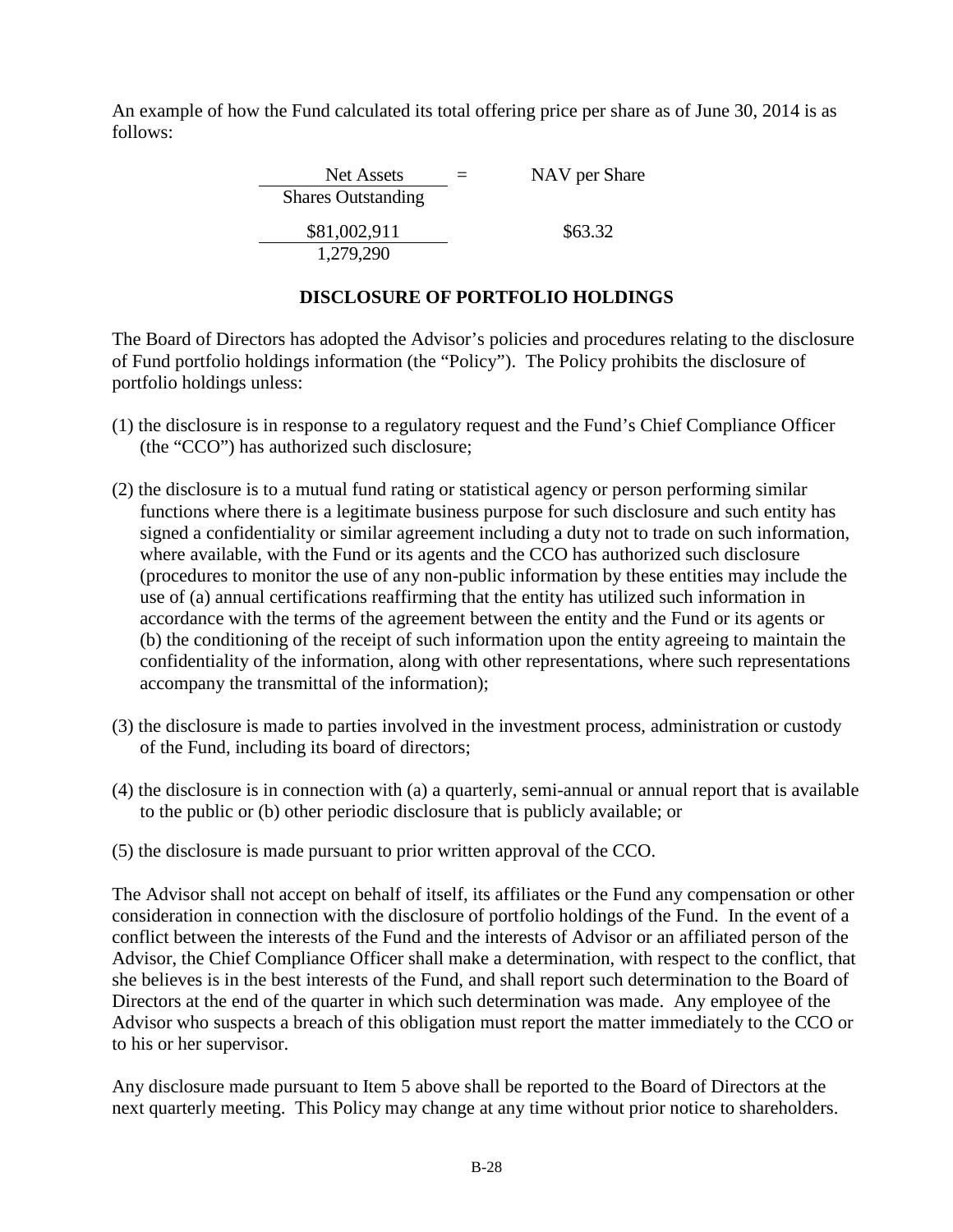The Advisor and/or the Fund currently does not maintain ongoing arrangements with rating or statistical agencies or agencies providing similar functions. A schedule of the Fund's complete portfolio holdings, current as of month-end, will be available on the Fund's website no earlier than 15 days after the end of each month. This information will remain available on the website at least until updated for the next month or until the Fund files with the SEC its semi-annual or annual shareholder report or quarterly portfolio holdings report that includes such period. The most recent schedule is available on the Fund's website at http://www.matrixadvisorsvaluefund.com or by calling toll free at 1-800-366-6223. The Fund may terminate or modify this policy at any time without further notice to shareholders.

In addition, portfolio holdings information may be provided to the Fund's service providers on an as-needed basis in connection with the services provided to the Fund by such service providers. Information may be provided to these parties without a time lag. Service providers that may be provided with information concerning the Fund's portfolio holdings include the Advisor and its affiliates, legal counsel, independent registered public accounting firm, custodian, fund accounting agent, administrator, financial printers, proxy voting service providers and broker-dealers who are involves in executing portfolio transactions on behalf of the Fund. Portfolio holdings information may also be provided to the Board of Directors.

The entities to whom the Fund provides portfolio holdings information, either by explicit arrangement or by virtue of their respective duties to the Fund, are required to maintain the confidentiality of the information provided. Neither the Fund nor the Advisor or its affiliates receives any compensation or other consideration in connection with these ongoing arrangements. There can be no guarantee that the Policy will be effective in preventing the potential misuse of confidential information regarding the Fund's portfolio holdings by individuals or entities in possession of such information.

## **GENERAL INFORMATION**

## <span id="page-29-0"></span>**Shareholder Reports**

Investors in the Fund will be informed of the Fund's progress through periodic reports. Financial statements certified by an independent registered public accounting firm will be submitted to shareholders at least annually.

## **Service Providers**

U.S. Bank N.A., located at 1555 N. Rivercenter Drive, Suite 302, Milwaukee, Wisconsin 53212, serves as custodian of the securities and other assets of the Fund. U.S. Bancorp Fund Services, LLC ("USBFS"), located at 615 East Michigan Street, Milwaukee, Wisconsin 53202, serves as the Fund's transfer and shareholder service agent and administrator. The Fund's custodian, administrator and transfer agent are affiliated companies. The Fund's custodian and transfer agent do not participate in decisions relating to the purchase and sale of securities by the Fund.

USBFS acts as transfer agent to the Fund. The services provided by the transfer agent either by USBFS or another party pursuant to an agreement with USBFS, include processing purchase and redemption transactions, establishing and maintaining shareholder accounts and records, disbursing dividends declared by the Fund, day-to-day administration of matters related to the corporate existence of the Fund (other than rendering investment advice), maintenance of its records and preparation, mailing and filing of reports, assistance in monitoring the total number of shares sold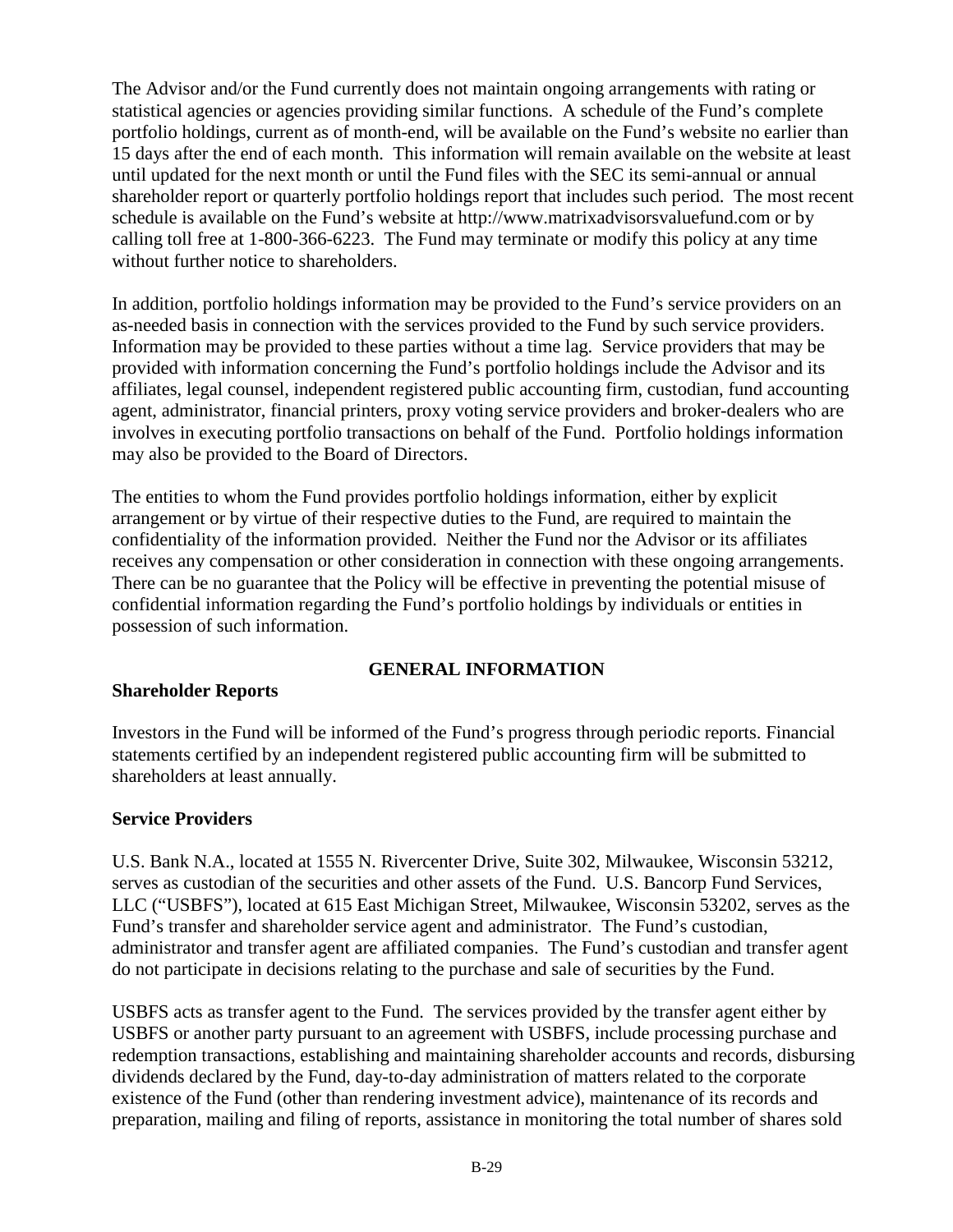in each state for "blue sky" purposes and assistance in the preparation of the Fund's registration statement under federal and state securities laws.

Pursuant to a Fund Administration Servicing Agreement and a Fund Accounting Servicing Agreement, each between USBFS and the Advisor, USBFS also performs certain administrative, accounting and tax reporting functions for the Fund, including the preparation and filing of federal and state tax returns, preparing and filing securities registration compliance filings with various states, compiling data for and preparing notices to the SEC, preparing financial statements for the annual and semi-annual reports to the SEC and current investors, monitoring the Fund's expense accruals and performing securities valuations and, from time to time, monitoring the Fund's compliance with their investment objectives and restrictions. Pursuant to the Fund's Administration Servicing Agreement, for the periods shown below the Fund paid USBFS the following:

| Matrix Advisors Value Fund, Inc. | <b>Fee Paid</b> |
|----------------------------------|-----------------|
| Fiscal Year Ended June 30, 2014  | \$95,762        |
| Fiscal Year Ended June 30, 2013  | \$79.301        |
| Fiscal Year Ended June 30, 2012  | \$122,574       |

Tait, Weller & Baker LLP, located at 1818 Market Street, Suite 2400, Philadelphia, Pennsylvania 19103, serves as the Fund's independent registered public accounting firm.

Godfrey & Kahn, S.C., located at 780 North Water Street, Milwaukee, Wisconsin 53202, serves as counsel to the Fund and the Independent Directors.

## **Capital Stock**

The Fund's shares are denominated "Common Stock, \$.01 par value." Shares have no pre-emptive rights and are fully paid and non-assessable. Shares have non-cumulative voting rights, which means the holders of more than 50% of the shares voting for the election of directors can elect all of the directors if they choose to do so, in which event the holders of the remaining less than 50% of the shares voting for the election of directors will not be able to elect any directors.

Shareholders are entitled to one vote for each share held and fractional votes for fractional shares held and will vote on any matter submitted to a shareholder vote. The Fund does not intend to hold meetings of shareholders in any year in which the 1940 Act does not require shareholders to act upon any of the following matters: (i) election of directors; (ii) approval of an investment advisory agreement; (iii) approval of a distribution agreement; or (iv) ratification of selection of an independent registered public accounting firm.

## **Code of Ethics**

The Board of Directors of each of the Fund, the Advisor and the Distributor have adopted Codes of Ethics under Rule 17j-1 of the 1940 Act. These Codes permit, subject to certain conditions, personnel of the Advisor to invest in securities that may be purchased or held by the Fund. These Codes of Ethics include reporting and other obligations to monitor personal transactions and ensure that such transactions are consistent with the best interests of the Fund.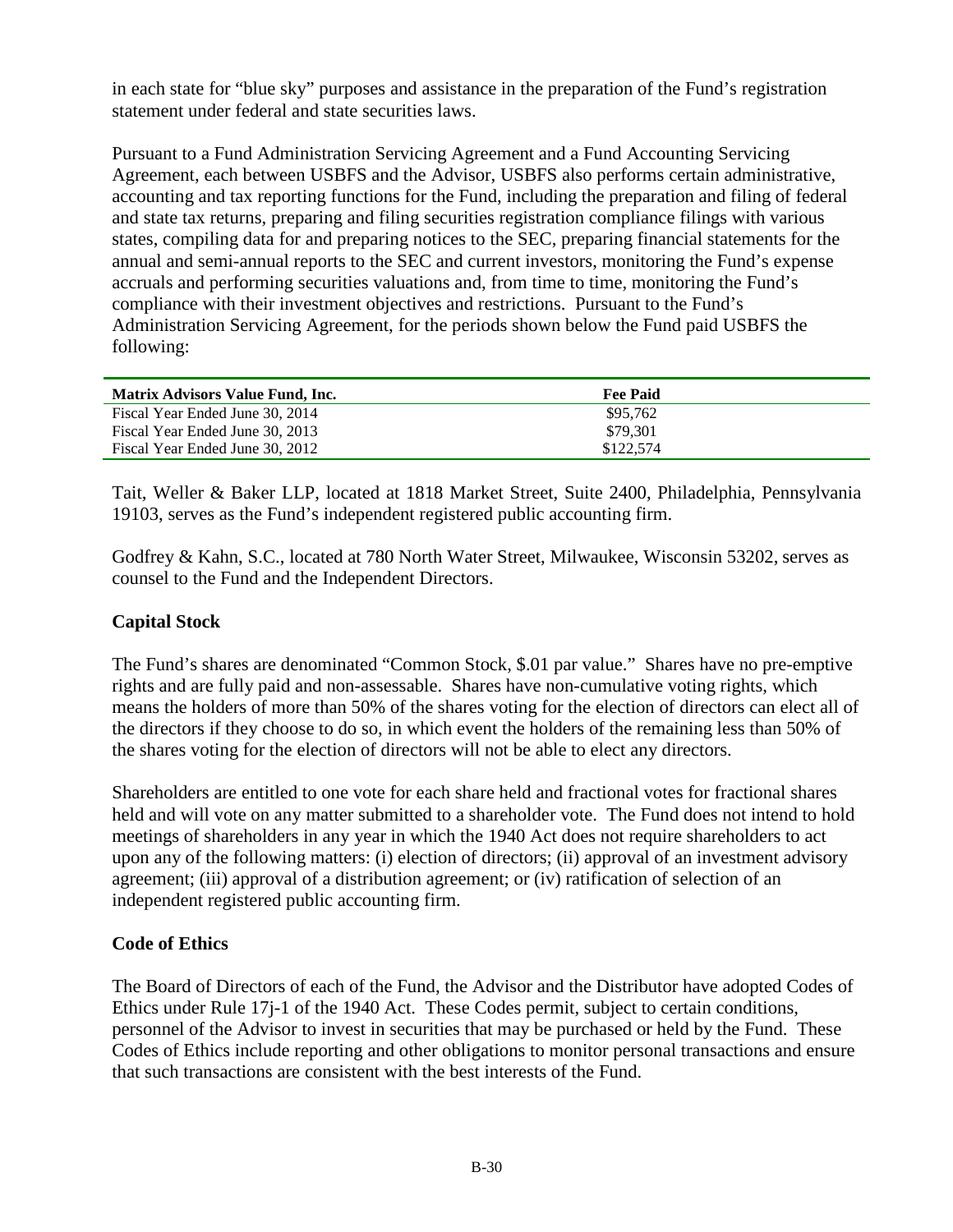# **Anti-Money Laundering Program**

The Fund has established an Anti-Money Laundering Compliance Program (the "Program") as required by the Uniting and Strengthening America by Providing Appropriate Tools Required to Intercept and Obstruct Terrorism Act of 2001 ("USA PATRIOT Act"). To ensure compliance with this law, the Program provides for the development of internal practices, procedures and controls, designation of anti-money laundering compliance officers, an ongoing training program and an independent audit function to determine the effectiveness of the Program. Ms. Laurie S. Gaeta serves as the AML Compliance Officer of the Fund.

Procedures to implement the Program include, but are not limited to, determining that the Distributor and the Fund's transfer agent have established proper anti-money laundering procedures, reporting suspicious and/or fraudulent activity and a complete and thorough review of all new opening account applications. The Fund will not transact business with any person or entity whose identity cannot be adequately verified under the provisions of the USA PATRIOT Act.

As a result of the Program, the Fund may be required to "freeze" the account of a shareholder if the shareholder appears to be involved in suspicious activity or if certain account information matches information on government lists of known terrorists or other suspicious persons, or the Fund may be required to transfer the account or proceeds of the account to a governmental agency.

## **Proxy Voting Policies**

The Board of Directors has delegated responsibility to vote proxies to the Advisor, subject to the Board's oversight. The Advisor's proxy voting procedures, attached as Appendix A to this SAI, are reviewed periodically, and accordingly are subject to change. In addition, a copy of the Fund's proxy voting procedures are also available by calling 1-800-366-6223 and will be sent within three business days of receipt of a request.

The Advisor has retained an independent, third party proxy voting service, ISS Governance Services ("ISS"), to provide advice and counsel with respect to proxy voting matters. The Advisor will generally follow the proxy voting guidelines maintained by ISS in the voting of proxies for client accounts, unless the client provides the Advisor with its own proxy voting guidelines. ISS' general positions on various proposals are as follows:

Director Matters – ISS votes on director nominees on a case-by-case basis, examining factors including independence of the board and its committees, attendance at board meetings, corporate governance provisions and takeover activity, and long-term company performance. ISS votes against proposals to classify the board, for shareholder proposals that a majority or more of directors be independent unless the board composition already meets ISS' threshold for independence, and for shareholder proposals asking that audit, compensation and/or nominating committees be composed exclusively of independent directors.

Shareholder Rights – ISS votes against proposals to restrict or prohibit shareholder ability to take action by written consent or to call special meetings, proposals to require supermajority shareholder votes and proposals to eliminate cumulative voting. ISS votes for shareholder proposals that ask a company to submit its poison pill for shareholder ratification.

Compensation and Benefits Plans – ISS votes with respect to equity-based compensation plans on a case-by-case basis, using methodology based primarily on the transfer of shareholder wealth (the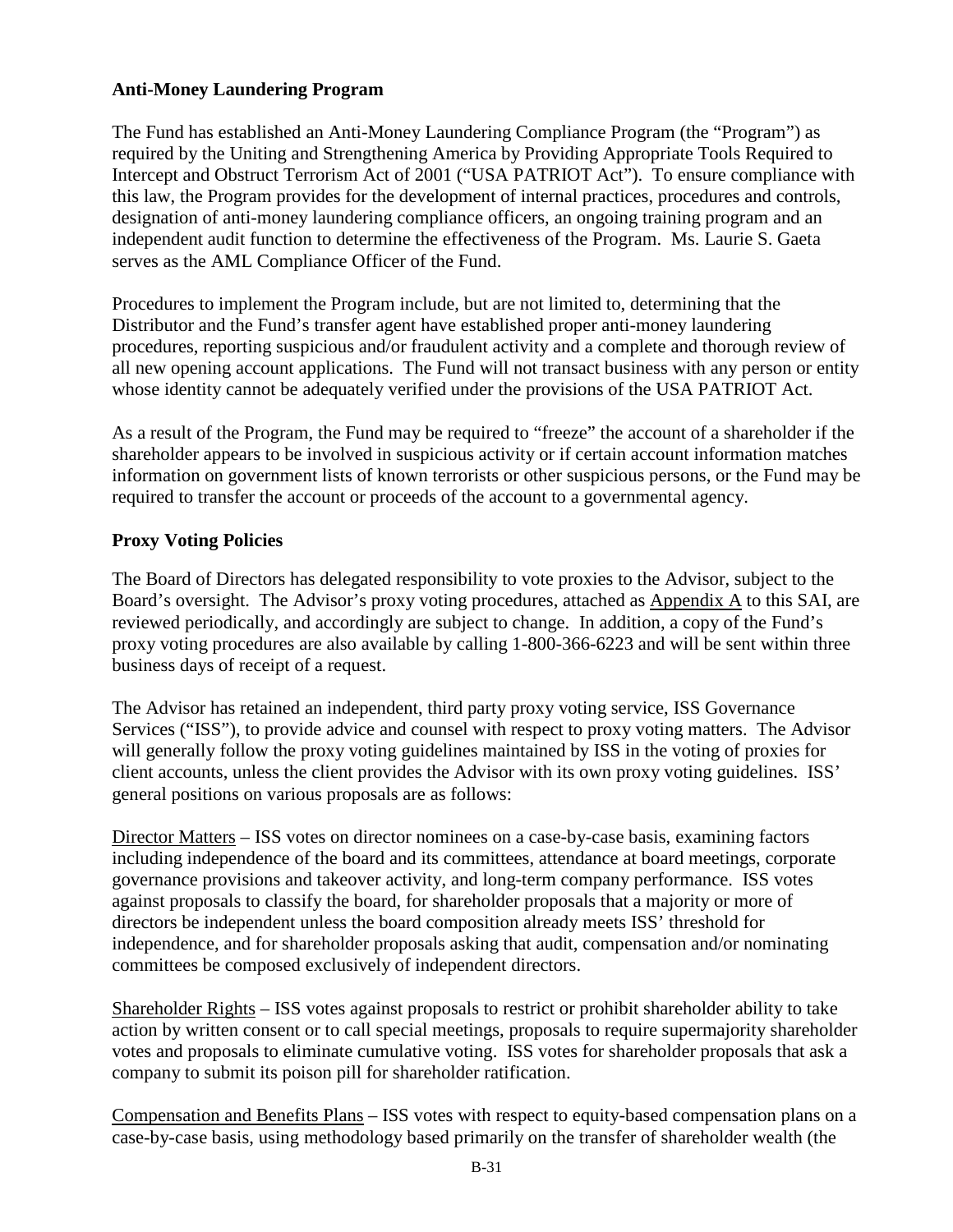dollar cost of pay plans to shareholders instead of simply focusing on voting power dilution). ISS also votes with respect to the following issues on a case-by-case basis: management proposals seeking approval to reprice options, management proposals for an advisory vote on executive compensation, votes on employee stock purchase plans, and all other shareholder proposals regarding executive and director pay.

Auditors – ISS generally votes for proposals to ratify auditors, unless an auditor is not independent, fees for non-audit services are excessive, or there is reason to believe that the auditor has rendered an opinion which is neither accurate nor indicative of the company's financial position.

Information regarding the Fund's proxy voting record relating to portfolio securities during the most recent 12-month period ended June 30 is filed with the SEC on Form N-PX no later than August 31 of each year. The Fund's Form N-PX is available without charge, upon request, by calling toll-free at 1-800-366-6223 and by accessing the SEC's website at *www.sec.gov.*

## **FINANCIAL STATEMENTS**

<span id="page-32-0"></span>The annual report to shareholders for the Fund for the fiscal year ended June 30, 2014 is a separate document and the financial statements, accompanying notes and report of independent registered public accounting firm appearing therein are incorporated by reference in this SAI. The 2013 Annual Report was filed with the SEC on September 5, 2014.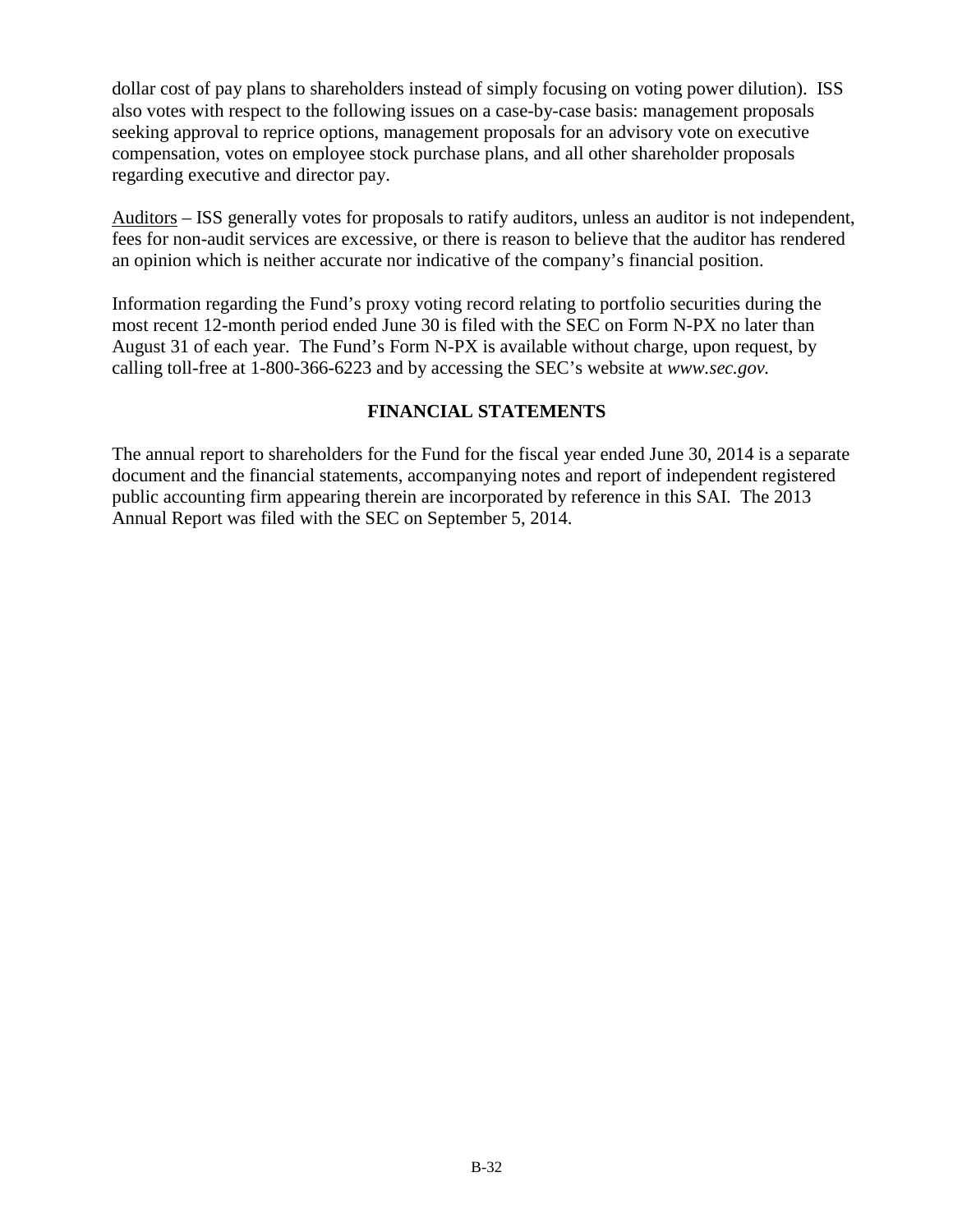# **APPENDIX A**

Matrix Asset Advisors, Inc. Proxy Voting Procedures

<span id="page-33-0"></span>Matrix Asset Advisors' standard investment management agreement implicitly authorizes Matrix Asset Advisors to vote proxies on behalf of the Client's account. Therefore, unless the Client expressly reserves proxy voting responsibility, it is Matrix Asset Advisors' responsibility to vote proxies relating to securities held for the Client's account.

ERISA Accounts: Unless proxy voting responsibility has been expressly reserved and is being exercised by another "named fiduciary" for an ERISA plan client, Matrix Asset Advisors, as the investment adviser for the account, must vote all proxies relating to securities held for the plan's account. Matrix Asset Advisors shall make appropriate arrangements with each account custodian to have proxies forwarded, on a timely basis, to the Client or other appropriate person, and shall endeavor to correct any delays or other problems relating to timely delivery of proxies and proxy materials.

Fiduciary obligations of prudence and loyalty require an investment adviser with proxy voting responsibility to vote proxies on issues that affect the value of the Client's investment. Proxy voting decisions must be made solely in the best interests of the Client. In voting proxies, Matrix Asset Advisors is required to consider those factors that may affect the value of the Client's investment and may not subordinate the interests of the Client to unrelated objectives.

Matrix Asset Advisors has retained an independent, third party proxy voting service, Institutional Shareholder Services Governance Services ("ISS"), to provide advice and counsel on proxy voting. Matrix generally follows the proxy voting guidelines maintained by ISS in the voting of proxies for client accounts, unless the client provides Matrix with its own proxy voting guidelines. A copy of the guidelines Matrix follows will be sent to clients annually.

For Matrix holdings (companies owned in client portfolios per Matrix's investment discretion), ISS monitors corporate actions and provides information and analyses with regard to proxy voting issues. Matrix has further retained ISS to vote proxies on its behalf, and Matrix will monitor the application of the guidelines by ISS, and will vote issues contrary to, or issues not covered by, the guidelines only when Matrix believes it is in the best interest of the Client. ISS maintains the proxy voting records. Where the Client has provided proxy voting guidelines to Matrix, those guidelines will be followed, unless it is determined that a different vote would add more value to the Client's holding of the security in question. A written explanation of the rationale for the deviation from the Client's proxy voting guidelines will be maintained. Direction from a Client on a particular proxy vote will take precedence over the guidelines.

ISS, on Matrix's behalf, may also vote proxies for companies held in restricted accounts.

Should a material conflict arise between Matrix Asset Advisors' interest and that of its clients (*i.e.,* Matrix owns shares in a Client, Matrix manages a pension plan for a company whose management is soliciting proxies, or a Firm employee has a relative involved in Management at an investee company), the proxies will be voted in accordance with the recommendation of the independent third party proxy voting service. A written record will be maintained describing the conflict of